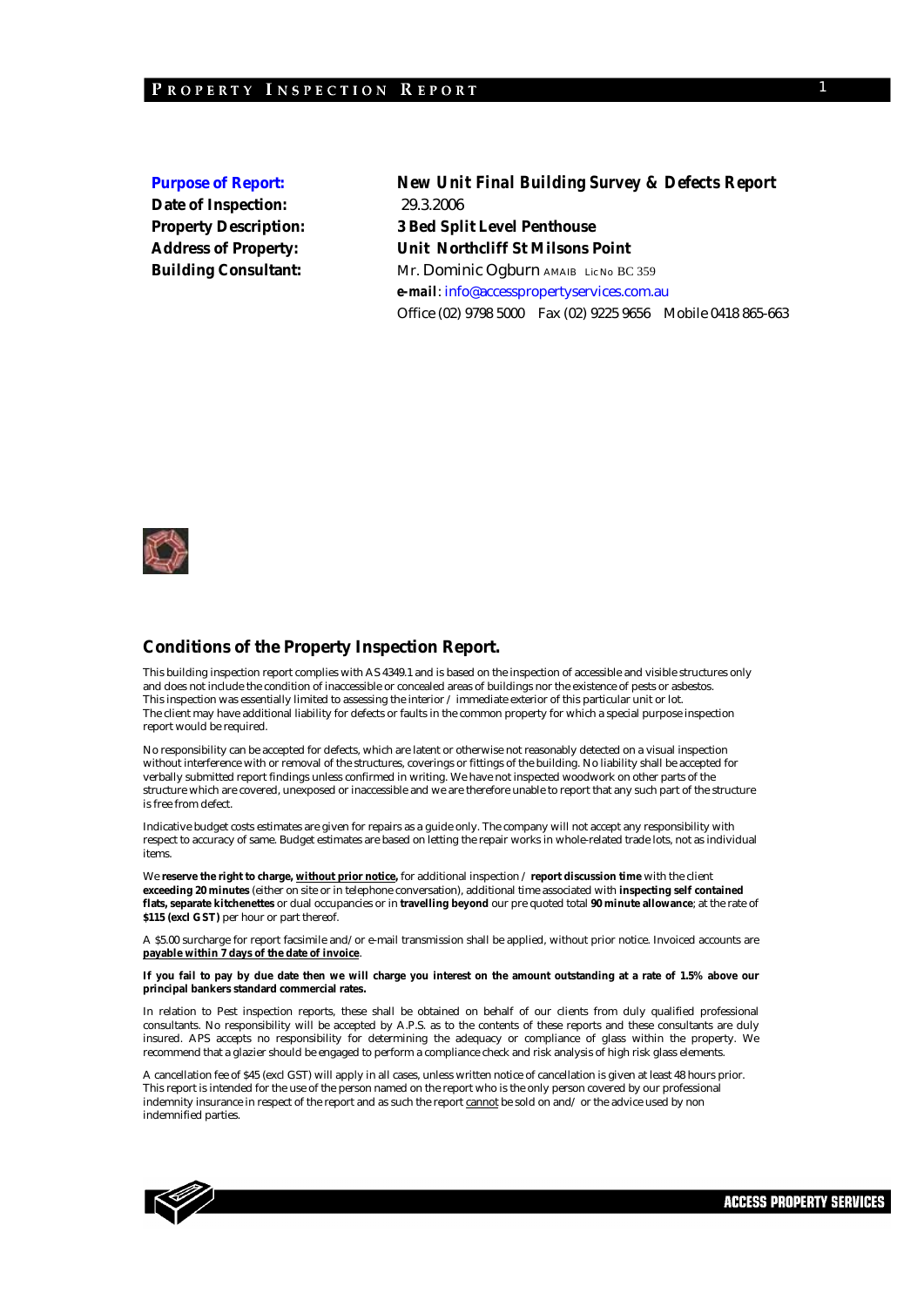### **LEGEND**

| Poor | $=$ Inferior and in most cases requires significant repair / replacement.        |
|------|----------------------------------------------------------------------------------|
| Fair | = Moderately good and in most cases either minor or smaller repairs will suffice |
| Good | $=$ Most advantageous, dose not require further work.                            |

### **PROPERTY DIRECTION**

**The lower floor balcony of the property faces:** 



#### **ABBREVIATIONS/ EXPLANATIONS LEGEND**

| A.C.       | $=$ Asbestos Cement                        | H/wd           | $=$ Hardwood                                                |
|------------|--------------------------------------------|----------------|-------------------------------------------------------------|
| A/C        | $=$ Air Conditioner                        | H.W.S.         | $=$ Hot Water Service                                       |
| AL         | $=$ Aluminium                              | L.H.S.         | $=$ Left Hand Side                                          |
| Br/Wk      | $=$ Brickwork                              | L.m.           | $=$ Linear Metre                                            |
| $Co-ax$    | $=$ Coaxial Cable                          | M.D.F.         | = Medium Density Fibreboard                                 |
| <b>BCA</b> | = Building Code Of Australia               | M.C.           | $=$ moisture content (expressed as %)                       |
| C.I.       | $=$ Cast Iron                              | M              | $=$ Metre                                                   |
| C/W        | $=$ Cold Water                             | m <sup>2</sup> | $=$ Square Metre                                            |
| D/P        | $=$ Down Pipe                              | mm             | $=$ Millimetre                                              |
| D.P.C.     | = Damp Proof Course                        | P/Brd          | = Plaster Board                                             |
| D/W        | $=$ Dishwasher                             | <b>Perps</b>   | $=$ Perpends                                                |
| E.L.C.B.   | = Earth Leakage Circuit Breaker            | R.C.D.         | = Residual Current Device                                   |
| F.C.       | $=$ Fibre Cement                           |                |                                                             |
| <b>FIB</b> | = Fire Indicator Board                     |                | <b>R.H.S.</b> = Right Hand Side $or$ Rolled Hollow Section. |
| F.R.L      | $=$ Fire Resistance Level                  |                |                                                             |
| F.F.L.     | $=$ Finished Floor Level / Line            | S.C.           | $=$ Solid Core                                              |
| F.R.       | $=$ Fire Rated/Resistance                  | <b>S.H.S.</b>  | = Square Hollow Section                                     |
| F.W.       | $=$ Floor Waste                            | S.t.           | = steel trowel                                              |
| G.I.       | = Galvanised Iron                          | S/W            | $=$ Stormwater                                              |
| G.P.O.     | = General Purpose Outlet                   | W/M            | = Washing Machine                                           |
| G.F.       | $=$ Ground Floor. $(L.G.F) =$ Lower Ground | W/P            | $= Waterproof$                                              |
| H.C.       | $=$ Hollow Core                            | P.V.C.         | = Poly Vinyl Chloride                                       |
| H/W        | $=$ Hot Water                              | <b>F.I.B.</b>  | = Fire Indicator Board                                      |
|            |                                            |                |                                                             |

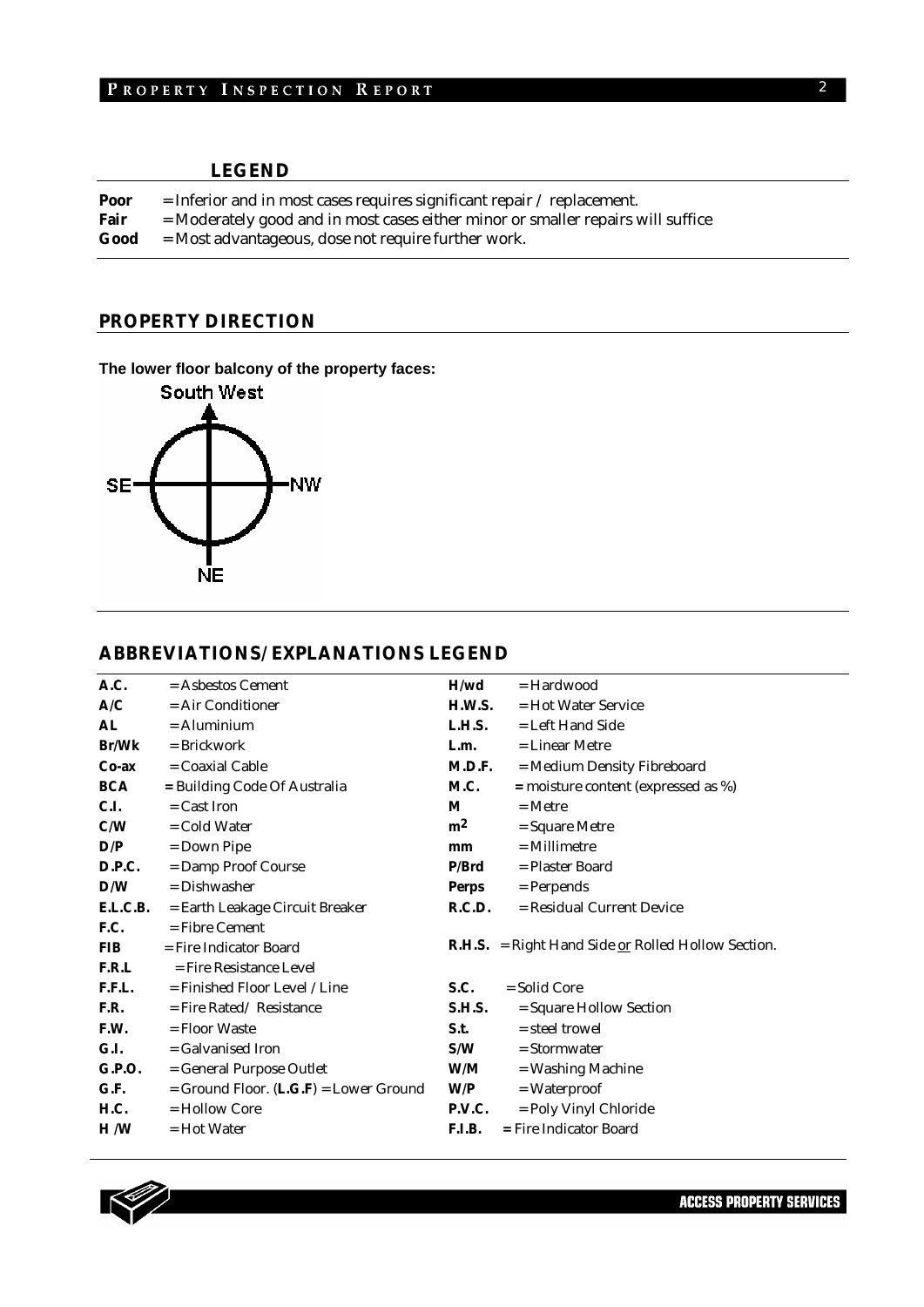#### **FOREWORD**

On behalf of the client *XYZ* I undertook a building survey of the subject *unit NoZ* over one third of a day on *29/3/06*.

I photographed various elements and have made reference to them within this report. The weather was fine however overnight showers had occurred.

I note that the unit had not had a comprehensive final clean some builder's debris were still present during our inspection (e.g. cement dust and render within the window sills and excess tile grout).

I inspected both internally and externally all the accessible areas of the unit, with a view to compiling what essentially could be deemed a schedule of incomplete works, major and minor defects and repairs for acceptance by the client and builder.

Noteworthy exclusions of our survey are all the inaccessible elements e.g. sub floor areas, all concealed services, the internals of all acoustically treated separating walls, most common areas and the mechanical services.

Our survey does not include any specific review of electrical, fire safety and mechanical and hydraulic services, structural elements and pool/spas and their pumping equipment or glazing adequacy or compliance, as these require specialist reports, however we have made some general observations and recommendations.

I have not been made aware of the terms of the parties contract pertaining to the property however our overview relies on industry accepted *good building practice*, the BCA and A.S. minimum requirements.

The summary of 'essential and non major repairs' at the front of this report is not a definitive listing of all major and non major repairs as the *whole of this report must be read* to fully determine same.

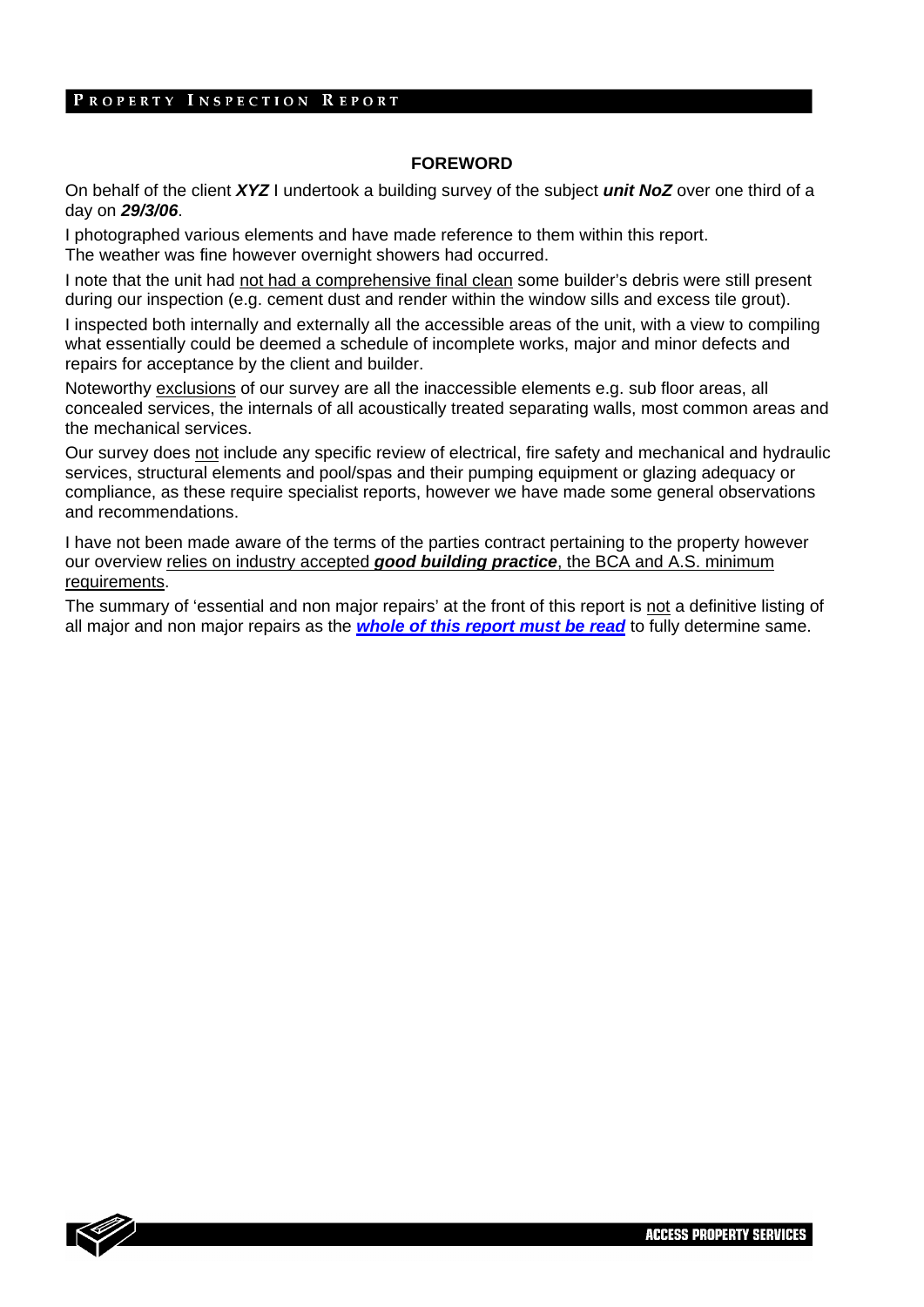## **SUMMARY OF CONDITION**

#### **ESSENTIAL REPAIRS/ MAJOR DEFECTS OR ADVICE (not in priority order)**

- **1.** Rectification of noted unit separating walls.
- **2.** *Very significant waterproofing and damp remedial works* including B1 ensuite, main flat roof, balcony awning slab soffit (including unit 28), balcony hobs and external walls as noted. Builder to provide all wet area and balcony *waterproofing external paint film warranties*.
- **3.** Rectify inoperative *mechanical ventilation*
- **4.** Rectify *inadequate and non-compliant shower recesses* for set down, as noted
- **5.** *Roof repairs* including rust paint treading rusting elements and adequately flashing service pipe penetration and inadequately sloped *stairwell glass roof*.
- **6.** *Significant re-setting of internal walls and/or ceilings*, as noted.
- **7.** Substantial *re-painting* of many ceilings, walls and woodwork including painting top and bottom edges of internal doors as per manufacturers warranty requirements.
- **8.** Replacement of noted defectively warped *internal doors*
- **9.** Replaced defective *B1 ensuite* toughened *glass division* panel
- **10.** Rectify noted *carpet* defects and confirm type of impact isolation matting installed beneath all tiled living areas.
- **11.** Supply manufacturer certification for external *windows* that they comply with A.S 2047.1 and complete all noted defects inclusive of bulb seal scratch damage rectification.
- **12.** All noted plumbing defects including improving main bathroom bath tap flow rate.
- **13.** Very significant *balcony repairs* including provision of expansion joints, rectification of *inadequate falls*, moisture penetration of hobs and rectification of non-compliant (for height) *balustrade* and handrail repairs. *Bed1 deck* repairs and/or upgrades as noted including provision of s/s overflow gutter and spitter pipe.

#### **NON MAJOR DEFECTS / REPAIRS OR ADVICE**

- **1.** Builder to confirm that all soil & waste pipes and noted ceiling access traps comply with the minimum BCA STC requirements and provide A.S 3000 certification.
- **2.** Rectify seemingly defective A/C service *condensate line*, as noted.
- **3.** Miscellaneous Kitchen cupboard repairs.
- **4.** Miscellaneous *bathroom repairs* including replacement of noted cracked marble tiles.
- **5.** Miscellaneous fire safety services repairs, as noted.
- **6.** Miscellaneous minor window/ door repairs. Engineer to inspect and confirm wind loading adequacy of lower floor balcony glass division panel, as noted.
- **7.** Miscellaneous joinery repairs including to laundry tub benchtop & Kitchen cupboard door.
- **8.** Miscellaneous electrical repairs including possible oven override switch as noted.
- **9.** Strongly recommend inspection of *mechanical services* by mechanical engineer.
- **10.** Remaining items as noted and builder to confirm type of sealer used on all marble.

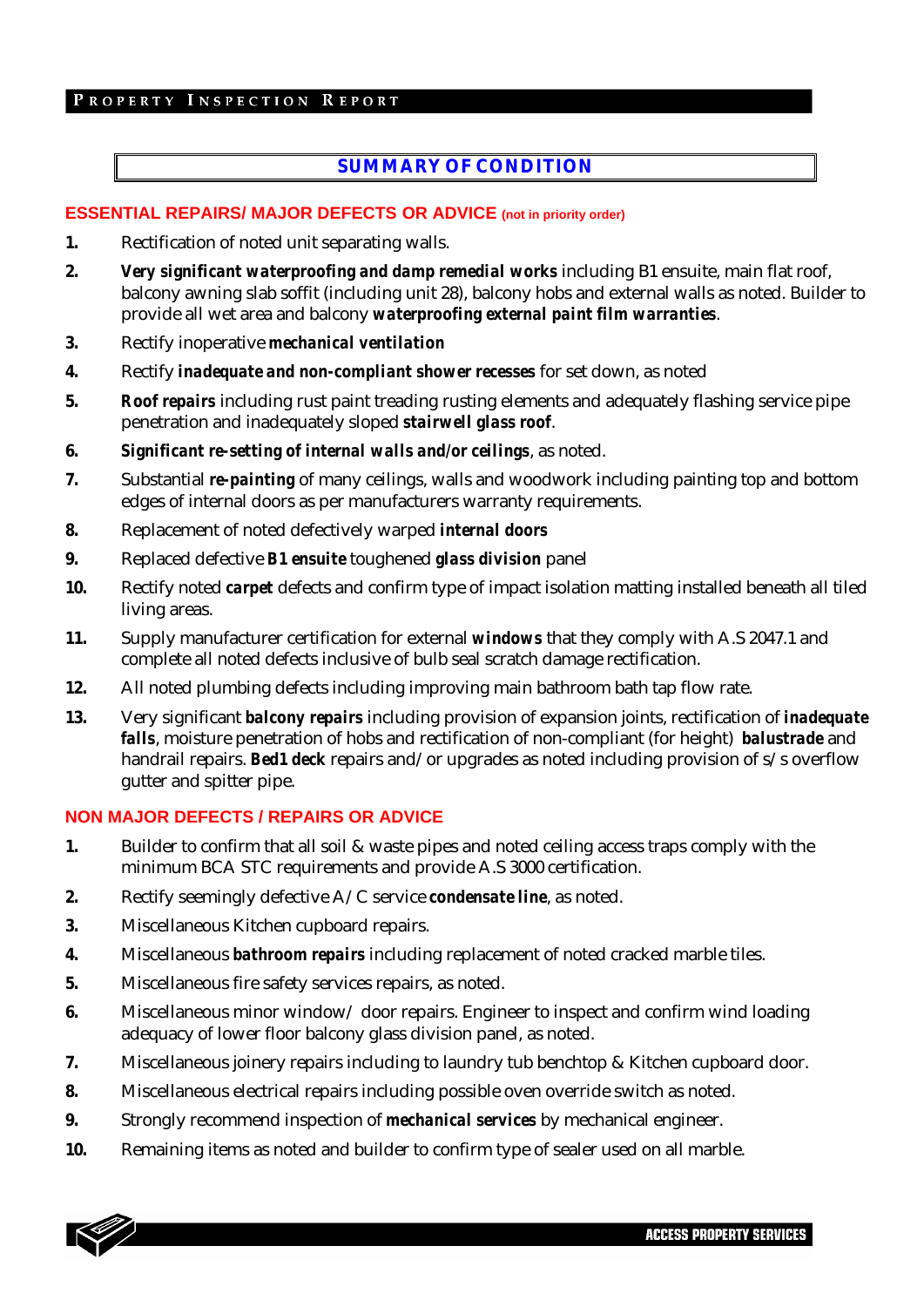# **1.0 INTERNAL**

#### **1.1 CEILINGS:**

The general construction of internal ceilings are;

| $\Box$ Fibrous Plaster                                 | $\Box$ Gypsum Plaster $\Box$ Lath & Plaster |                   |             |                 | $\Box$ Timber Panel |  |  |
|--------------------------------------------------------|---------------------------------------------|-------------------|-------------|-----------------|---------------------|--|--|
| $\Box$ Concrete                                        | $\Box$ Fibre Cement $\Box$ Caneite          |                   |             | $\Box$ Masonite | $\Box$ Other:       |  |  |
| The condition of ceilings throughout the residence is; |                                             |                   |             |                 |                     |  |  |
| $\Box$ Poor                                            | $\overline{\mathsf{M}}$ Fair                | $\sim$ $>$ $\sim$ | $\Box$ Good |                 | $\Box$ Other        |  |  |

#### **Comments:**

The ceilings within the property were inspected and generally considered in the above noted condition. There are multiple ceiling access traps located in all wet areas and lower level hall.

The laundry ceiling access trap could not be accessed as a wall mounted dryer is located beneath same The various access traps were opened and the ceiling void and any areas of upper unit-separating walls inspected.

The suspended ceiling (max void space of approx 300mm) was insulated however no insulation was located over most ceiling access traps, some of which did not appear to be acoustically rated types.

Ref also to important comments in 'Plumbing' section regarding the STC requirements.

#### **Noted Defects;**

Unacceptable surface setting imperfections and/or other defects were evident in the following; **Bed 1**; minor differential movement cracking evident on the vertical bulkhead below NE A/C supply grille—*Refer Photo No1*.

Uneven and unsightly surface setting evident to set head reveal over fixed glass division channel (between Ensuite & B1) – *Refer example Photo No2*.

Remove excess plaster\paint to head trim over built-in wardrobe – *Refer Photo No3.*  Differential movement cracking evident between ceiling and upper *SW wall*.

A conspicuous *raised surface setting imperfection* evident in the centre of bedroom ceiling between two forward recessed light fittings, which require sanding out and complete uniform repainting. *Refer Photo No4* showing a dislodged recessed light fitting that requires re-fixing.

Surface dags evident to ceiling at the SW end of Bed 1 entry hallway, which require sanding out and complete uniform re-painting. *Refer example Photo No5*.

Unsightly surface setting imperfections evident on the vertical bulkhead (both sides of B1 entry door) – *Refer example Photo No5*, all which require resetting and repainted.

**B1 Ensuite**; Surface dags evident on the vertical bulkhead at internal corner – *Refer example Photo No5.*

Significant circular scratching evident to *ceiling access panel* over shower recess, which requires repainting.

Remove excess plaster from *upper stair well highlight window frame*--full perimeter *Refer example Photo No6.*

**Lower Floor Hall**; a *conspicuous ceiling fixing* evident (opposite kitchen) and forward of scratched adjacent recessed light fitting – *Refer Photo No7* – rectify.

**Bed2**; minor surface dags & slight setting imperfections evident to rear ward end of NW ceiling. Unsightly differential movement cracking evident between wardrobe head and ceiling – *Refer example Photos No8 & 8A*, which requires sealant filling and complete re painting.

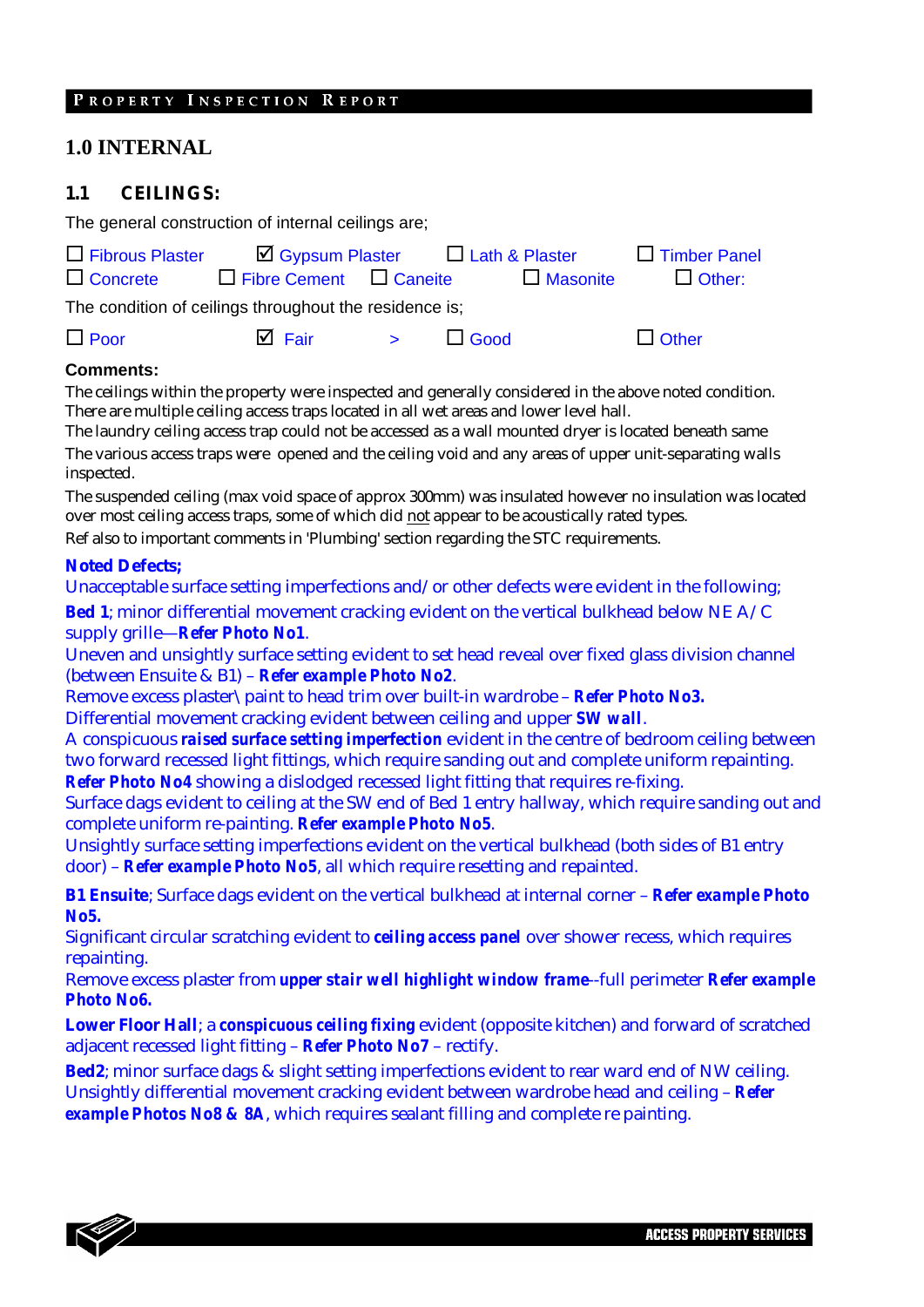

*Photo No 1* 



*Photo No 2* 



*Photo No 3* 



*Photo No 4* 

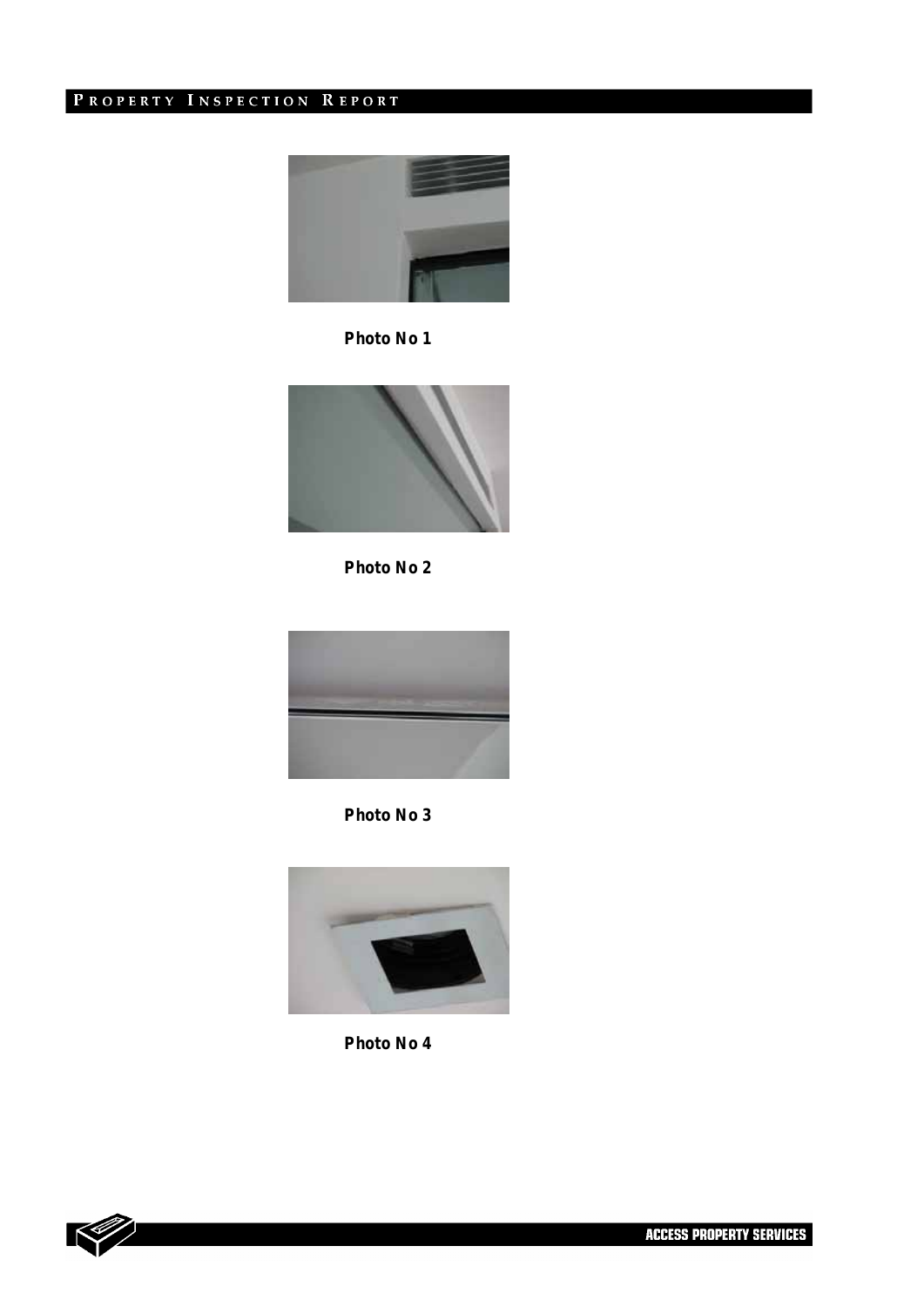#### **1.2 WALLS:**

The general construction of internal walls are;

 $\Box$  Masonry  $\Box$  Steel Stud (lined)  $\Box$  Other > dry wall type Unit separating walls'

The condition of walls throughout the property generally is;

 $\Box$  Poor  $\Box$  $\Box$  Fair  $\Box$  Good  $\Box$  Other

 $\uparrow$  as noted Guest bath

 $\uparrow$  remaining concealed walls

#### **Comments:**

#### **Acoustically & F.R.L Treated Unit Separating Walls;**

The BCA requires a wall separating sole occupancy units between a kitchen/ laundry and a separate habitable space is to **be minimum "STC 50 plus impact isolation".** 

**Observations**; I was only able to inspect (via a single access trap) the upper section of the NW *separating wall* over **Powder room**. This wall revealed that the acoustic wall lining has not been adequately sealed in an around the various service pipe penetrations (*seemingly A/C condensate lines*) and whilst I'm not an acoustic consultant, I note its a typical manufacturers requirement that such acoustic wall linings are required to be fully sealed - *Refer Photo No14.* In consideration of same the acoustic rating of this wall is likely to be significantly compromised.

A number of the very *ceiling access traps* did not appear to be acoustically rated types and also did not incorporate acoustic insulation above them (e.g. lower floor main bathroom, Bed2 Ensuite & B1 Ensuite *Refer example Photo No15*) - rectify.

I **recommend** the builder provide 'as built' field test certification for the STC (Rw) & FRL ratings of the unit separating walls and that all ceiling access traps are acoustically rated.

#### **Internal Partition Walls;**

Refer also important comments under Surface Finishes section regarding significant defects.

A number of internal wall corners for plumb, square and straight and the majority were found to be acceptable.

#### **Noted Defects;**

*Bed1*; unsightly differential movement cracking evident between NE wall and skirting, which requires sealant filling and repainting – *Refer example Photo No16.*

Evidence of rainwater stains noted to both painted internal vertical reveals of Bed1 louvre window, (*Refer example Photo No17*) which requires complete re painting.

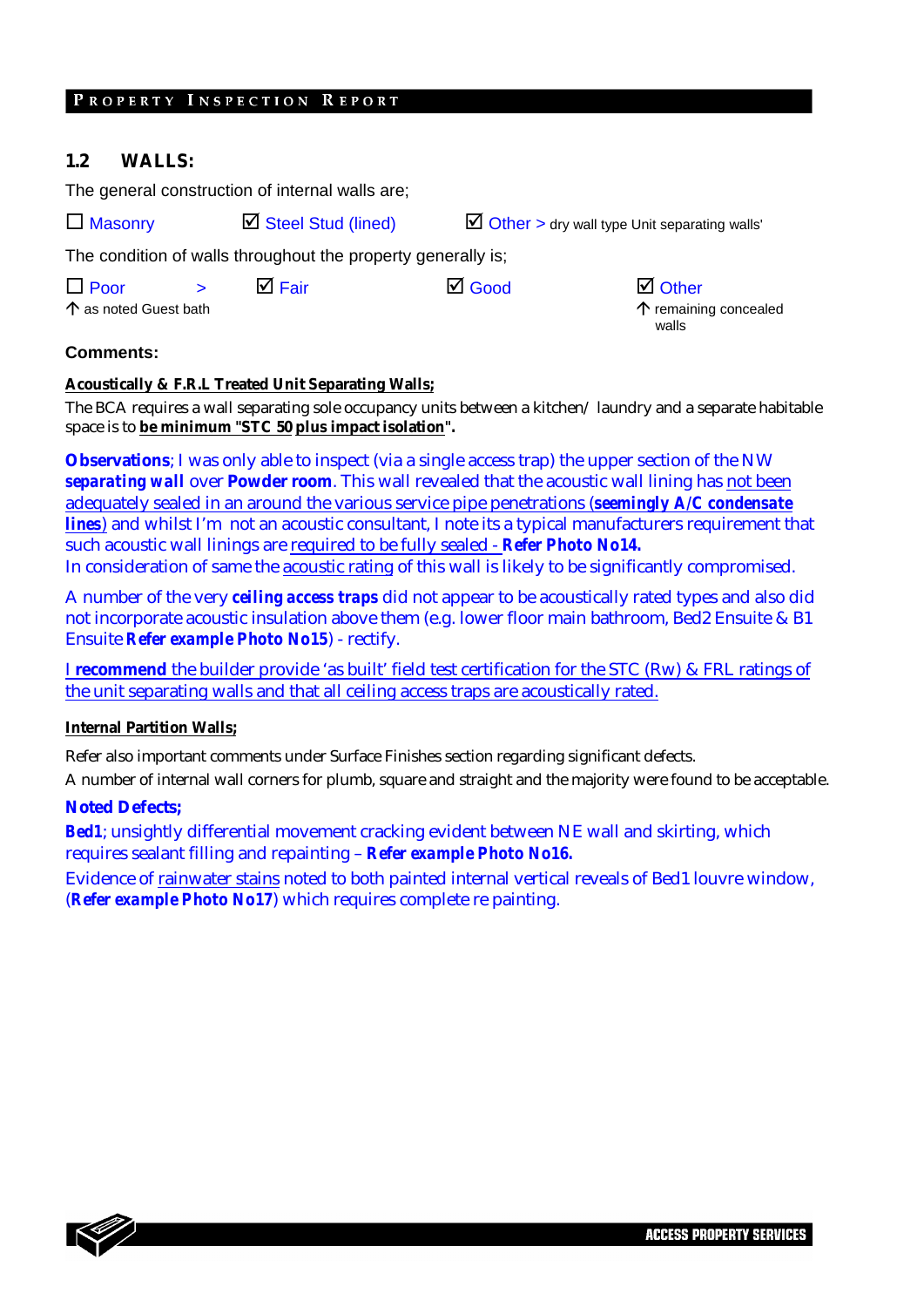

*Photo No 14* 



*Photo No 15* 



*Photo No 16* 



*Photo No 17* 

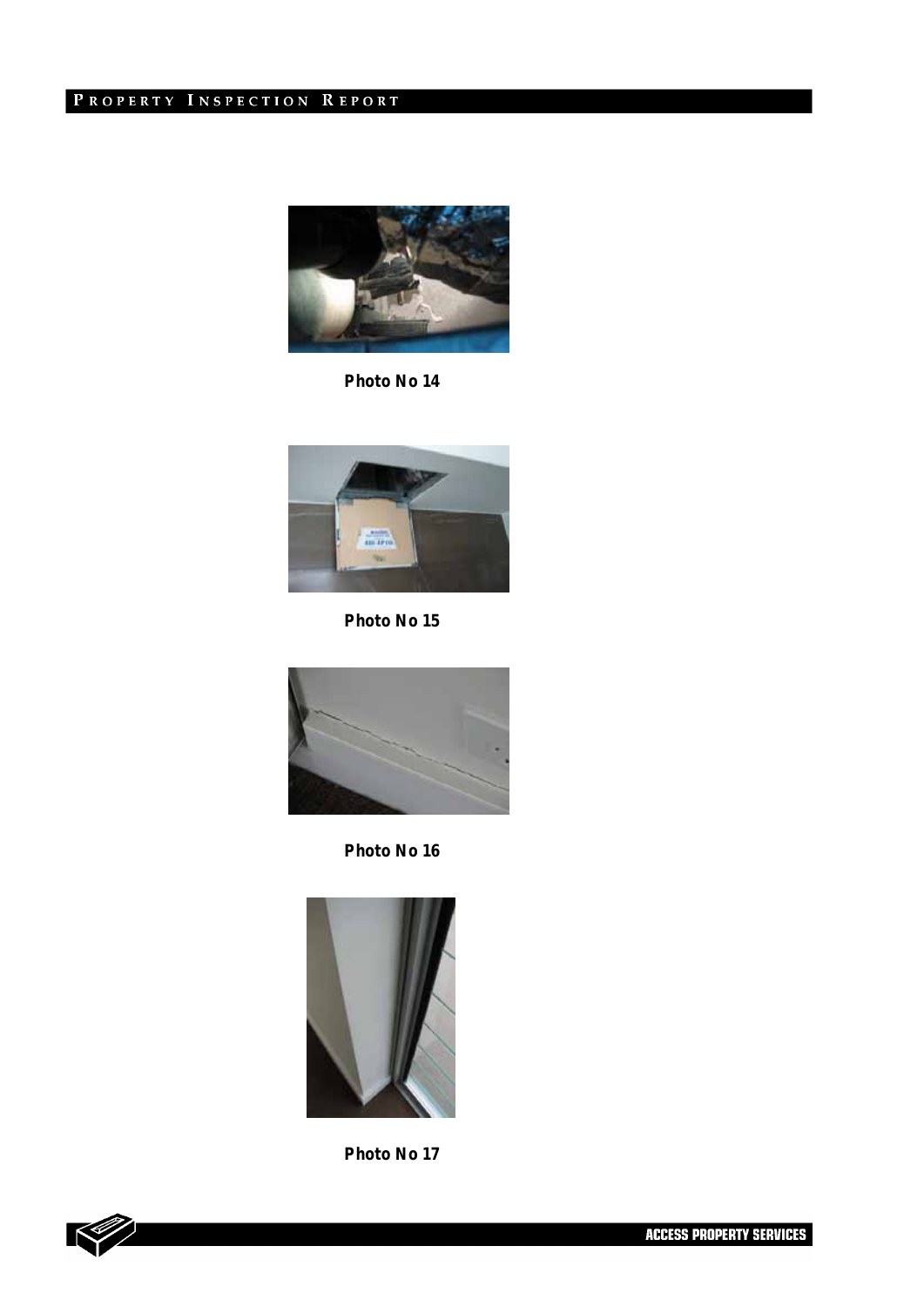#### **1.21 DAMP**

There is existence of rising / penetrating damp (M.C.) in the tested walls and/or woodwork:

 $\Box$  Yes  $\Box$  No

#### **Comments:**

A 'protimeter' moisture detection unit was used on many internal and external walls/ slabs and possibly susceptible upper walls (for penetrating damp).

Whilst all internal tested walls recorded normal **dry** readings many external walls/slabs recorded moderate to very high damp. The D.P.C could not be viewed nor any flashings.

#### **Noted Defects**;

#### **Internal**

*Bed 1*; I was unable to determine the exact cause of previously noted *rainwater stains* on both painted internal vertical reveals of Bed1 louvre window, which requires complete re painting.

**B1 Ensuite**; *Refer Photos No18 & 19* showing evidence of *high moisture gain & staining* and has resulted in swelling of the lower *MDF entry door jamb*, which was moisture meter tested and recorded high moisture content in the lower NE door jamb. It is likely that this moisture gain has occurred due to a failure in the shower recess waterproof membrane / water stop system, as the jamb is embedded in the tile bed.

In my professional opinion the door jamb requires replacement and the shower area should be flood tested to determine if any leaks are still evident. Refer also Bathroom section of this report.

**Lower floor main bathroom**; *Refer Photo No20* of prior *moisture staining* to internal face of ceiling access panel, located beneath an A/C condensate line.

#### **External;**

**Lower floor balcony;** Refer also marked up lower floor plan**.** High moisture readings were recorded in the *lower column outside Powder Rm* and in the *lower SE end wall* outside Living Rm, the upper external face of same has surface water staining, occurring due to the presence of a seeming overflow outlet (*Refer Photos No21-23*) of Bed1 deck above. Refer also 'Lower Floor Marked up Plan'**.**

**Balcony /Bed1 deck balustrade hob/s**; very high moisture content together with paint film bubbling evident on *horizontal face of hob* where glass balustrade has been solid grouted in—*Refer example Photo No24*.

In my professional opinion this moisture gain is most likely occurring due to the inadequate waterproof\expansion provision at the junction of glass balustrade and solid grouted concrete hob.

Evidence of hairline cracks together with moisture penetration and resultant calcification noted on the *external painted face of balcony hob*. *Refer example Photo No25 & 25A*.

In my professional opinion the hairline cracking has resulted in protective membrane failure and allowed moisture to enter *Refer example Photo No26*.

**Lower floor balcony slab soffit;** Refer also 'Lower Floor Marked up Plan'**.** 

High moisture readings together with *free water*, calcification and paint film bubbling was evident in at l*east No 4 off full depth hairline cracks* of cantilevered awning concrete roof soffit (*Refer Photos No27, 28 & 28A*). This roof has a liquid applied, seeming polyurethane, type waterproof membrane, which has clearly failed due to cracking.

It is also possible that moisture is entering due to and inadequate sill flashing detail below Bed1 external windows and this could be resulting in falling damp into the above noted lower external walls. Very similar failures are occurring in the adjoining *Unit No28* balcony slab soffit.

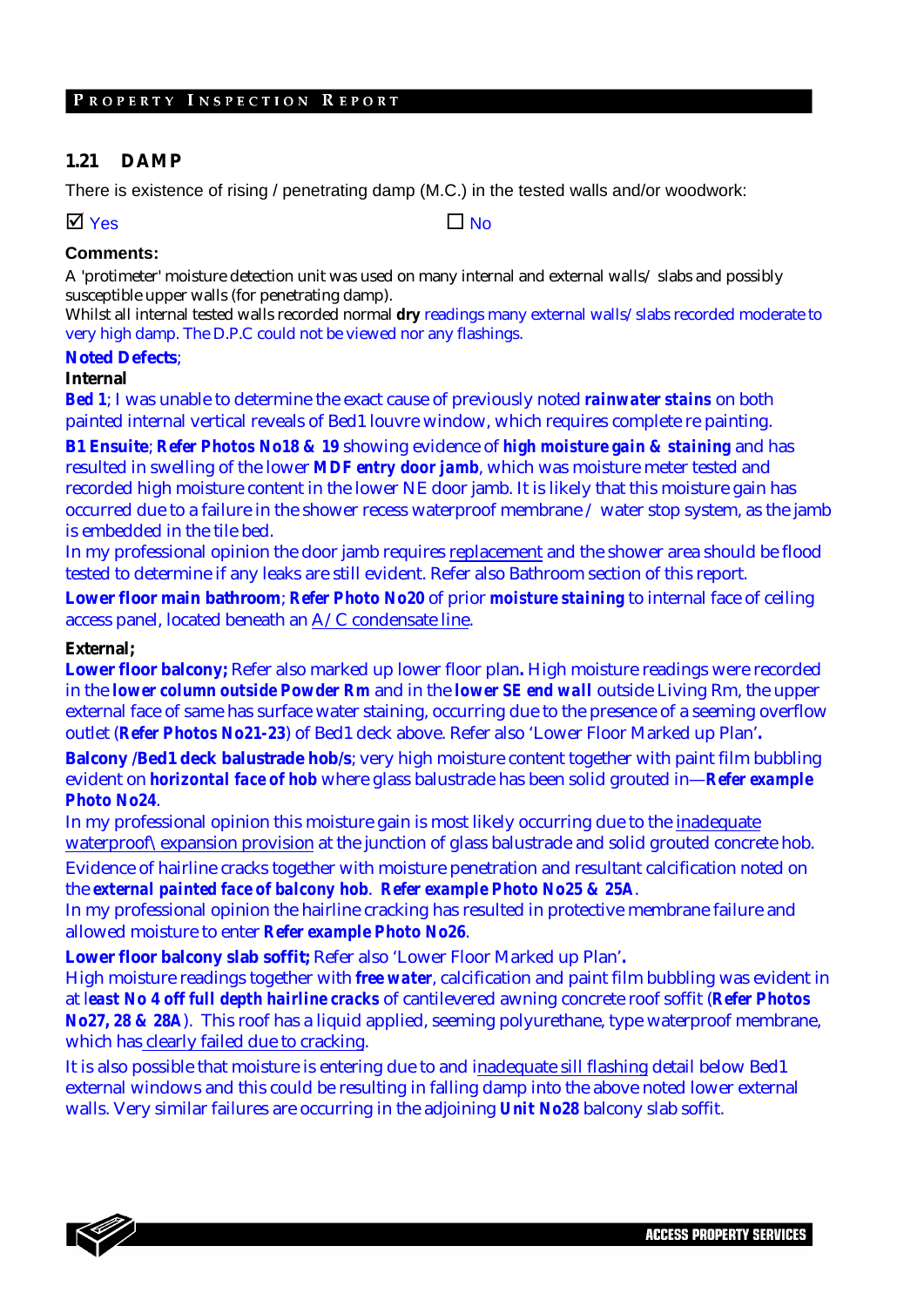#### **1.22 SURFACE FINISHES**

Surface finishes to internal walls is of the following material;

| $\Box$ Set Plaste |  |  |
|-------------------|--|--|
|-------------------|--|--|

|  | $\square$ Timber Panelling |  |
|--|----------------------------|--|

| $\Box$ Set Plaster      | $\Box$ Render    | $\Box$ Masonry     |
|-------------------------|------------------|--------------------|
| $\Box$ Timber Panelling | ☑ Gypsum Plaster | $\boxtimes$ Other: |

 $\uparrow$  wall paper and panelling

10

#### **Comments:**

The wall finishes were generally considered in a reasonably good *condition*.

**Noted Defects**; unacceptable *surface setting imperfections* are evident in the following locations; **B1**; on the vertical reveal of N.W window—*Refer example photo No32* 

Setting imperfections evident on upper NE wall adjacent to wardrobe – *Refer example photo No33.*  Scuffing evident to the NW wall below intercom.

**Stairwell**; significant scuffing evident to the SW and lower wall below stair handrail.

**Lower Floor Hall;** unsightly surface setting imperfections evident to upper SW wall, which require sanding out, resetting and repainting – *Refer example Photo No33*

**Living Rm**; unsightly surface setting imperfections evident on the forward SE wall, adjacent to Living room TV joinery—*Refer example Photo No34*.

Conspicuous *vertical set joints evident on the forward NW* gypsum plaster wall – *Refer example Photo No35* noting that the forward most joint is the most unacceptable and in my opinion requires resetting and repainting. Evidence of conspicuous patch painting along this wall, which requires complete uniform re-coating.



*Photo No 18* 



*Photo No 19* 

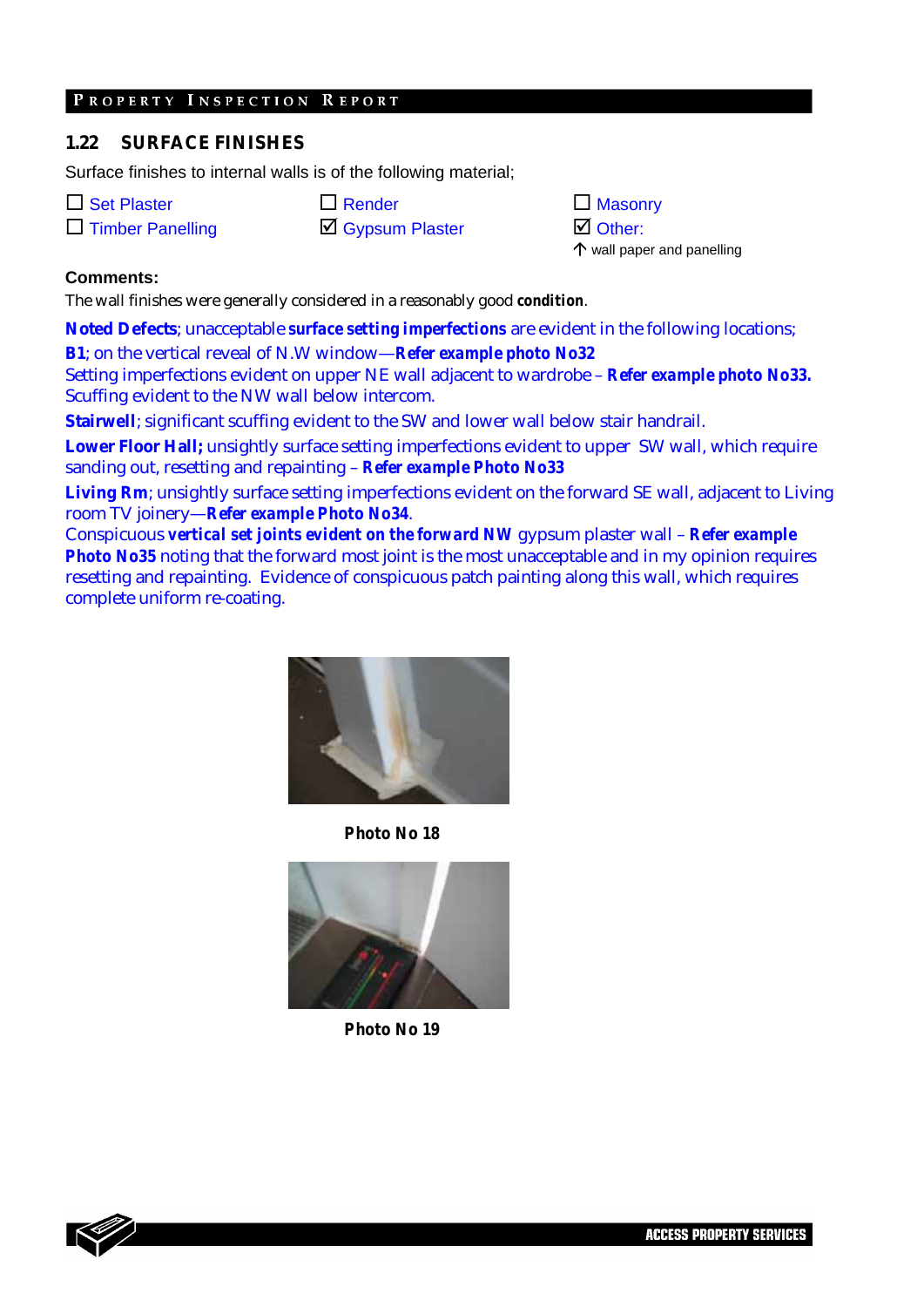

*Photo No 20* 



*Photo No 21* 



*Photo No 22* 



*Photo No 23* 



l 11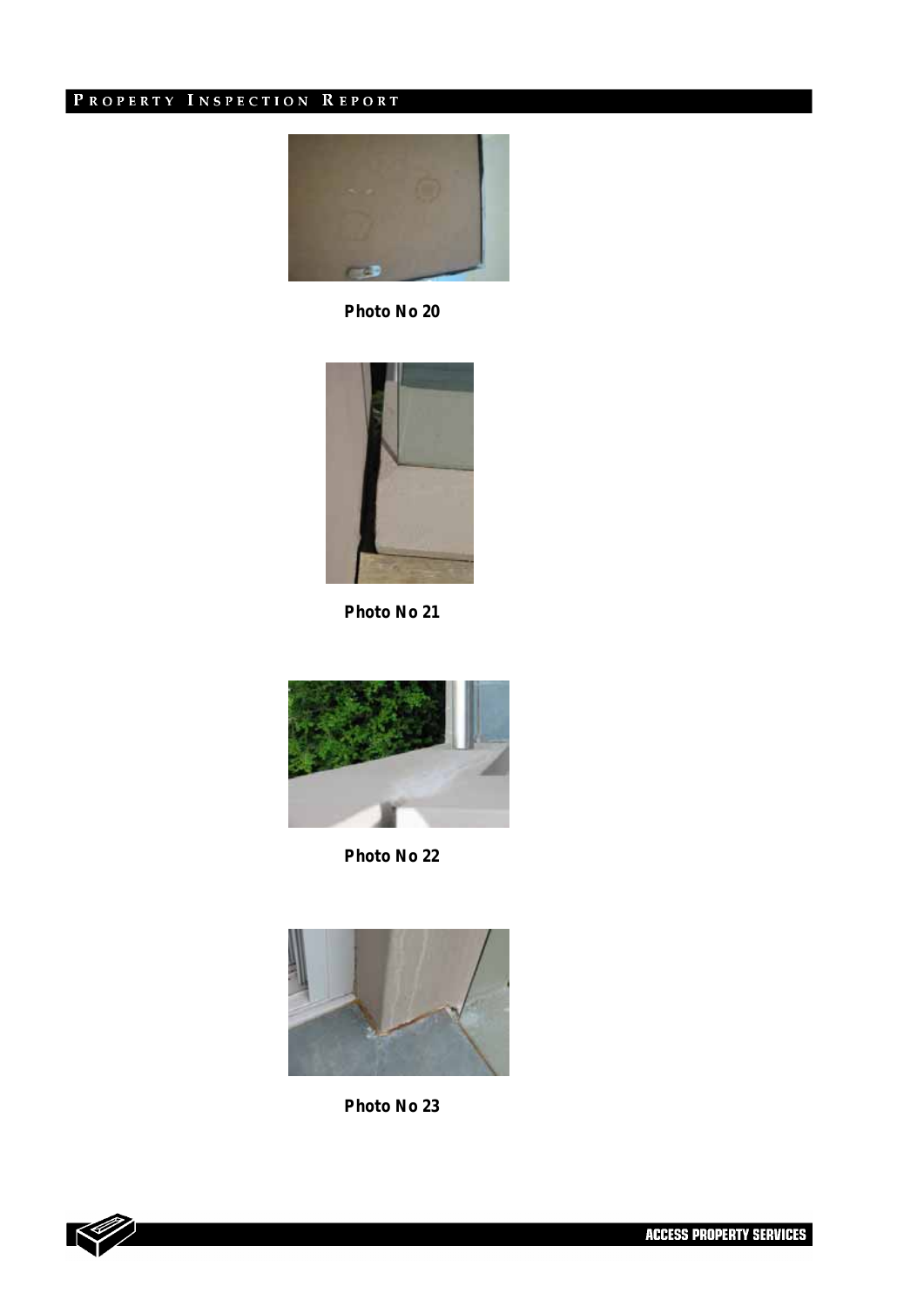#### **PAINTED SURFACE FINISHES**

The general condition/ quality of application of the internal paint finishes is;

 $\Box$  Poor  $\Box$  Fair  $\Box$  Good  $\Box$  Other:

 $\uparrow$  Tops bottoms of doors unpainted

l -

#### **Comments:**

I used a high powered torch to inspect the internal paint finishes (representative of artificial lighting) and which were generally considered in the above condition.

Ref also to earlier criticisms relating to same.

Note below some defects that require rectification in order to achieve a much-needed improvement to the paint finish throughout.

#### **Noted Defects**;

- (1) **Adequately seal paint the tops and bottom edges of all doors as per Manufacturers Warranty requirements.** Refer also Door section. For example B1, B2, B2 ensuite B3 & Main Bathroom.
- (2) Uneven and/ or non-matching paint coverage to the **door/ frames** of *unit entry door*. Scratching evident on the external face of *B2* door jamb – *Refer example Photo No36.* **B2**; inadequate paint coverage evident to the upper internal door frame.
- (3) Inadequate and/or uneven **ceiling** *paint* coverage in the following locations; *Powder Rm*; scuff marks evident on ceiling above window shutters. Rectify previously noted differential movement cracking between ceilings and walls. Repaint previously noted scratched ceilings around light fittings.
- (4) Inadequate and/or uneven **wall** *paint* coverage in the following locations; Refer also prior Ceiling, Damp & Surface finishes section comments.
- (5) Remove **excess paint** / gypsum plaster from all window frames and glazing rubbers (e.g.) and from Bathroom upper wall tiles.

Remove excess paint from all *recessed light fitting* frame edges Bedroom 1 being a good example. Remove all *excess paint, grout and sealant* from upper bathroom wall tiles—*Refer example Photo No12* of *B1 ensuite* above shower rose and also from window frames (e.g. B1 Louvre window). *Refer photos No37* of excess sealant and plaster around the *Living* room built-in mirror, which requires removal.

Remove excess sealant from *B1* wardrobe central door handle. Remove excess paint from *staircase handrail*.

Remove all excess paint from *door hinges* including Powder Rm.

- (6) Adequately paint the following **woodwork**; Rectify previously noted differential movement cracking between walls and skirtings. Paint out scratching evident to upper *staircase skirting*.
- (7) I consider the existing flat acrylic paint finish of wet areas is inappropriate and that a low sheen acrylic would be far for more suitable in these locations.

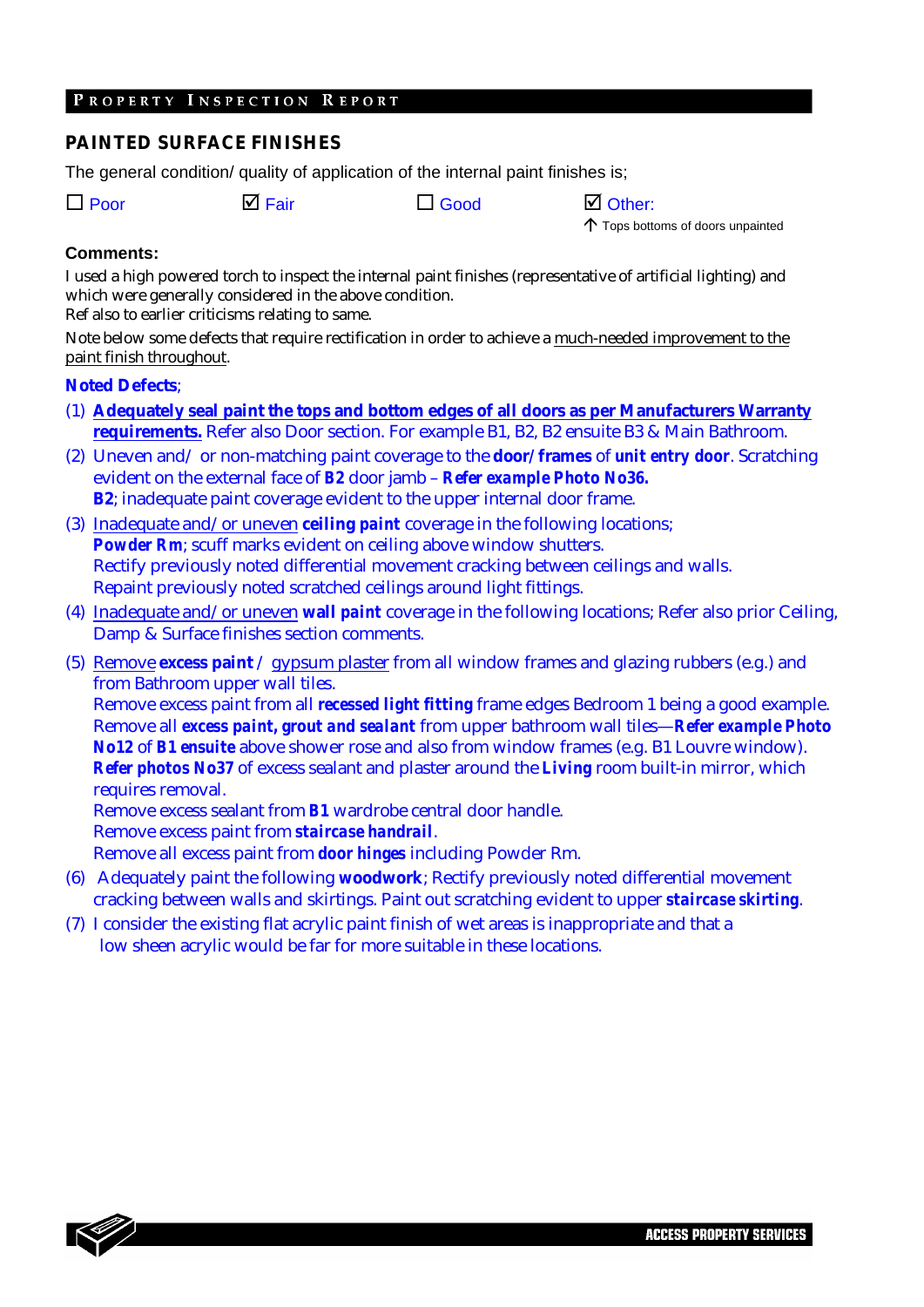#### **1.3 WINDOWS**

| The construction of windows generally is of:-                      |                       |        |                  |               |  |  |
|--------------------------------------------------------------------|-----------------------|--------|------------------|---------------|--|--|
| $\Box$ Timber                                                      | $\boxtimes$ Aluminium |        | $\Box$ Steel     | $\Box$ Other: |  |  |
| And the operative and frame condition of the windows generally is; |                       |        |                  |               |  |  |
| $\Box$ Poor                                                        | $\Box$ Fair           | $\geq$ | $\boxtimes$ Good | $\Box$ Other: |  |  |

#### **Comments:**

I **recommend** that a glazier should be engaged to perform a compliance check and risk analysis of high risk glass elements as APS accepts no responsibility for determining the adequacy or compliance of glass within the property.

Low quality keyed deadlocks are *installed* to sliding glass doors, however the awning windows did not incorporate any keyed locks.

**N.B\*** The external aluminium sliding doors and windows in this building would need to comply with 'AS 2047.1 (1999)' Windows In Building Part 1 Specification for materials and performance (Residential Buildings Other than Housing) and the frames should be clearly labelled with the following information;

- (1) the manufacturers name,
- (2) the window rating
- (3) water penetration resistance

None of this information has been marked on the external doors or windows and the BCA states that in such an event the installation contractor MUST supply written certification that these elements comply with the minimum requirements of the standard.

I **recommend** that the builder provide the installation contractors details, written certification for the doors & windows (particularly *Bed 1 external Bi folding door*) and the warranty associated with the protective finish, which is considered particularly important given the fairly aggressive environment in which they are located.

#### **Noted Defects;**

**Bed1**; significant sealant and other stains evident to the internal frame head of SW *louvre* window (*Refer example Photo No38*)—cleanup and remove.

Remove significant paint and/ or sealant staining from glazing of N.W. window.

*B1 bi-folding door* leading leaf vertical jamb *bulb seal* does not create an adequate wind seal and requires replacement with a larger size.

**Stairwell**; *Refer Photo No39* showing evidence of very *significant ponding* of water on the *glazed roof* (occurred after overnight showers) and which is indicative of *inadequate falls* and will undoubtedly lead to excessive dirt buildup on this glazed roof—rectify.

Refer also Roof section of this report. Remove excess sealant from external vertical stairwell glazing.

**Kitchen & Dinning Rm**; Remove significant paint and/ or sealant stains from glazing of N.E. window.

**Bed2**; remove excess plaster from lower window frame sill.

Living Rm; the external sliding doors do not incorporate adequate rubber buffers and as such door 'D' handles impact on adjoining sliders at full opening – *Refer example Photo No40*. Builder to install rubber door stops.

Significant surface scratching evident to the protective powdercoat finish of external leading NW slider, which requires patch repair– *Refer Photo No41*.

**Powder room**; evidence of rainwater run marks down the internal face of glazing, the reasons for which I was unable to determine.

Builder to clean off and confirm weather resistance of this window.



l -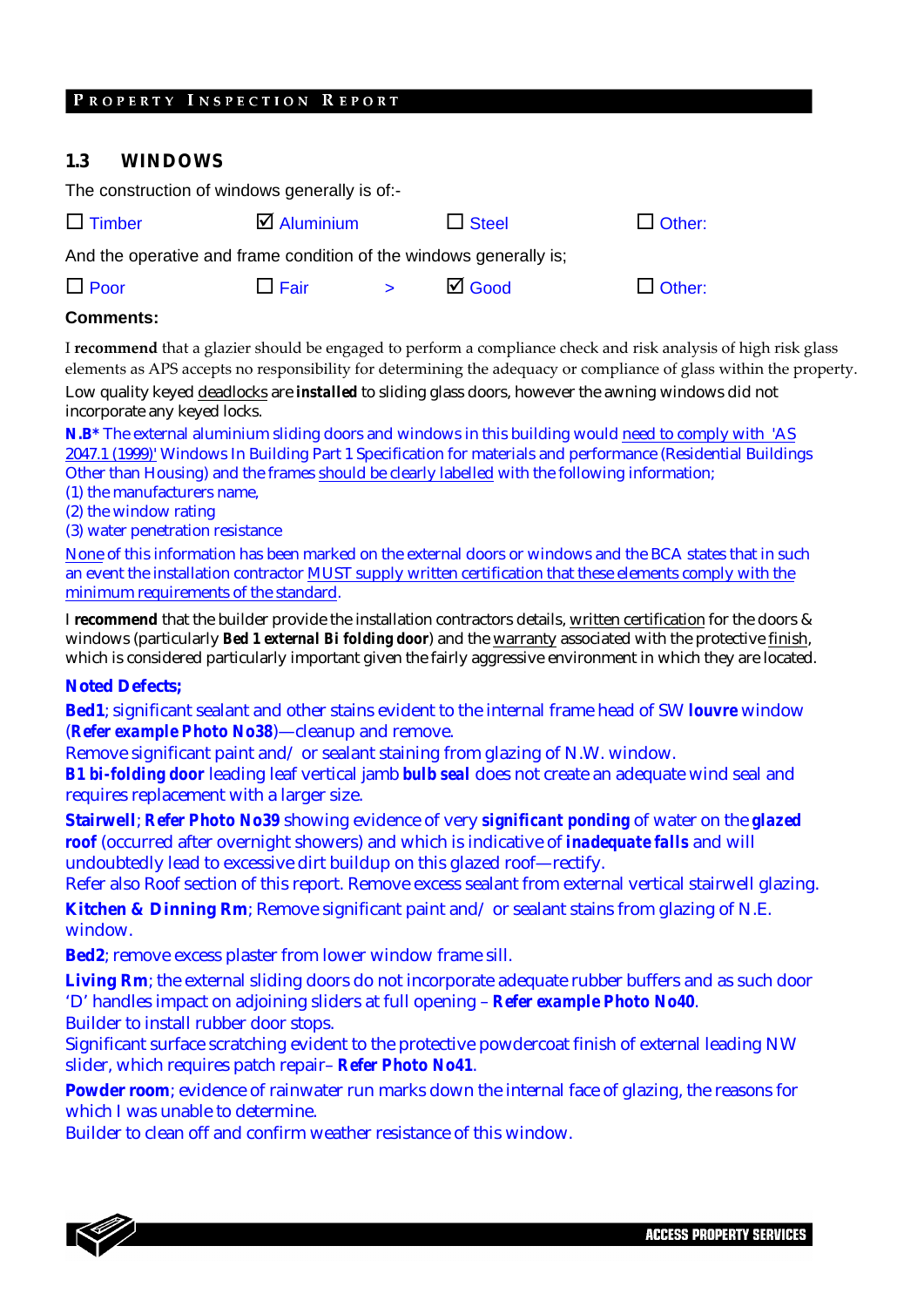

*Photo No 36* 



*Photo No 37* 



*` Photo No 38* 



*Photo No 39* 



l -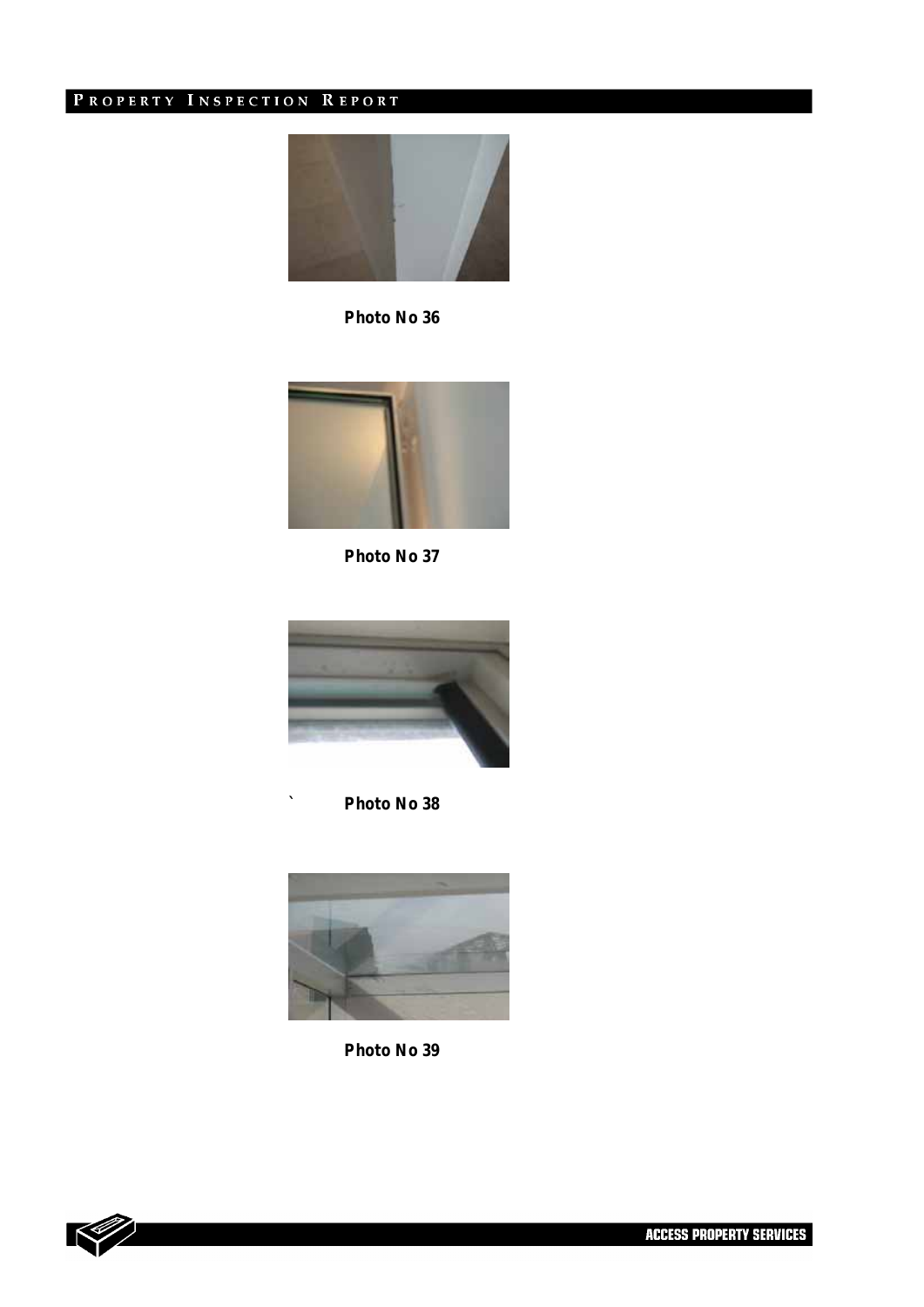#### **1.4 DOORS**

The various doors and frames were visually inspected / tested and are generally considered to be in the following condition.

| $\overline{\mathsf{M}}$ Poor    | M<br>Fair            | $\Box$ Good | $\Box$ Other: |
|---------------------------------|----------------------|-------------|---------------|
| $\uparrow$ noted internal doors | $\uparrow$ remainder |             |               |

#### **Comments:**

The *entry fire door* does not incorporate a high security internal deadlock and otherwise appeared compliant. We **recommend** that a self-disengaging type deadlock be installed.

#### **Internal Doors;**

All known door manufacturers require that their HMR (highly moisture resistant) S.C , H.C and MDF type internal doors are guaranteed (against >4mm warpage or cupping) provided that all doors are prime sealed and painted on all faces including *top and bottom edges* typically with a min 4 coats.

#### **Noted Defects**;

*None of the internal doors (excepting unit entry door) have been adequately painted on both the top and bottom edges* and therefore may not be covered by the manufacturers guarantee (e.g. against warpage and wind). Builder must **immediately rectify**.

#### **Noted Defects**;

*Unit Entry; Refer Photo No42* of *impact damage* evident to external lower veneered face of unit entry door, which requires rectification**.** 

**B1 ensuite**; Refer prior Damp comments relating to moisture swollen and defective MDF door jamb - replace.

**Bed2**; *warp >4 mm* in the external upper door face (striker plate side) at full closure and which requires full replacement.

**Bed3 Ensuite**; *warp >5 mm* in the external upper door face (striker plate side) at full closure and no rubber buffers --full replacement required. *Refer example Photo No43* 

**Lower floor minor bathroom**; *warp >4 mm* in the external upper door face (striker plate side) at full closure --full replacement required.

**Powder room**; *warp* >5 mm in the external lower door face (striker plate side) at full closure and missing upper rubber buffer --full replacement required.

*Laundry;* aluminium sliding doors do not incorporate rubber buffers to prevent impact.



*Photo No 42* 

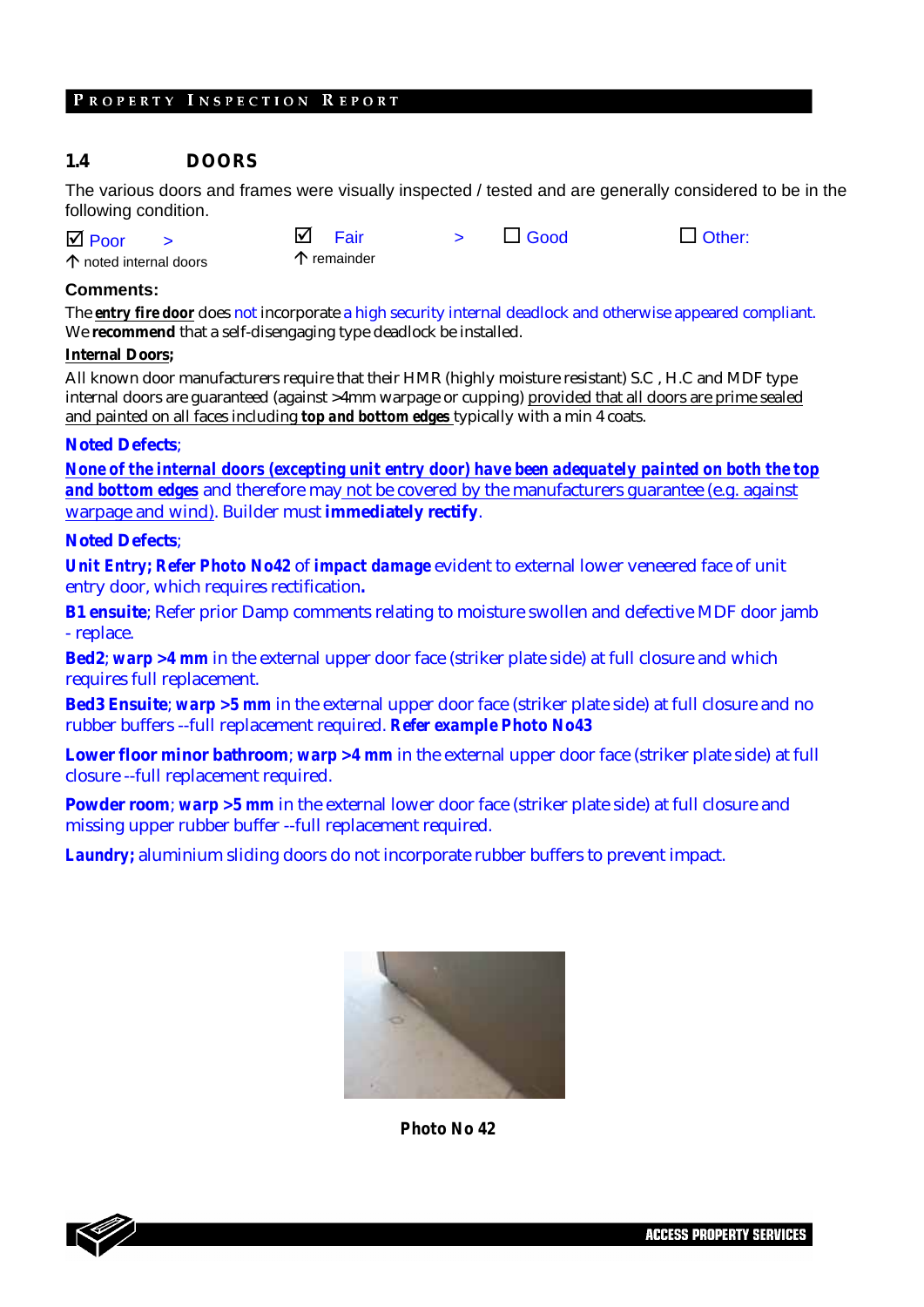#### **1.5 WOODWORK**

#### **Comments:**

A basic visual inspection of internal woodwork revealed it generally to be sound. I was unable to determine the exact material nature of the *door jambs*, which looks like MDF material.

I **recommend** the builder confirm precisely what material has been used for the wet area door jambs and architraves.

**Noted Defects**; Refer prior Wall, Ceiling and Damp section of this report.

Remove excess sealant from laundry upper linen cupboard carcass – *Refer Photo No44.* 

**B3** built-in wardrobe drawers do not incorporate rubber buffers. Refer prior Ceiling comments regarding the unacceptable differential movement cracking between the wardrobe frame head and ceiling.

**B2** built-in wardrobe hanging cupboard doors do not incorporate adequate rubber buffers.

*B1* built-in wardrobe the *spring-loaded door catch* of the SW end cupboard is defective and requires replacement.

*Living Rm joinery*; upper doors do not incorporate rubber buffers and *Refer Photo No45* of a defective single door hinge, which requires adjustment as doors are binding.





*Photo No 44 Photo No 45* 



**ACCESS PROPERTY SERVICES**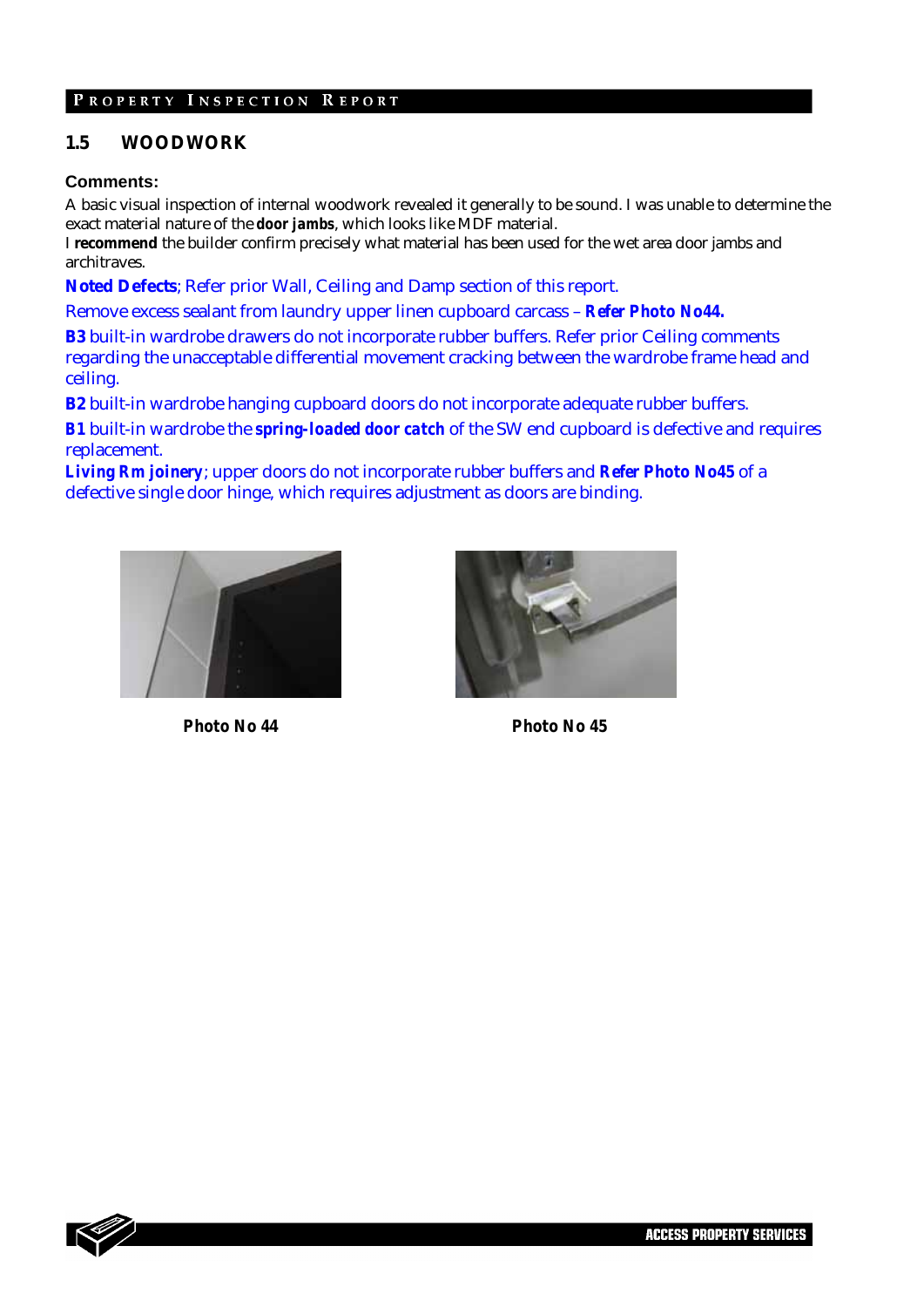#### **1.6 FLOORS**

The construction of the internal floors generally is of:-

| $\Box$ Timber |
|---------------|
|---------------|

 $\Box$  Fibre Cement  $\Box$  Concrete  $\Box$  Other:

l -

The general condition of the accessible floors throughout the property is:-

| $\Box$ Poor | $\Box$ Fair | $\Box$ Good | $\boxtimes$ Other:                         |
|-------------|-------------|-------------|--------------------------------------------|
|             |             |             | $\uparrow$ concrete concealed by coverings |

#### **Comments:**

My inspection revealed that the floor is a concrete slab variously concealed by either tiling or carpet. I'm not expert in the assessment of tiling and note that much of the tiled areas were concealed by considerable furnishings and floor coverings.

Those internal areas that were accessible appeared to be relatively free of lipping and incorporated expansion joints.

**Impact Noise**; The 'impact noise' resulting from hard soled footwear over tiled and /or timber floors is very considerable. The 'CSIRO NSB 80 ' states that "when such floors are walked upon"… "they vibrate sympathetically and the vibrations travel far through the structure".

The BCA does not specifically require any impact isolation between floors (vertically) but it does require same between unit separating walls (horizontally).

Notwithstanding same a recommend that the builder verify what type of impact isolation matting has been installed under the substantially tiled living areas.

**Noted Defects**; in my professional opinion much of the carpet has been poorly laid and has *unsightly and conspicuous joins*, which is particularly evident in *Bed1* and its entry hallway *Refer example Photos No 46-48*.

*Bed2*; *Refer Photos No49 & 50* of unsightly carpet joint and inexpertly stretched and *wavy* carpet at the NE end of wardrobe, which requires relaying.

All noted defective carpet joints are to be rectified such that they are not readily detectable.

*Bed3*; *Refer Photo No51* of seemingly paint and /or sealant stains evident in the central area of carpet, which requires removal.

*Staircase*; *Refer Photos No52 & 53* of sealant type staining evident to two lower stair treads—remove.



*Photo No 46 Photo No 47* 



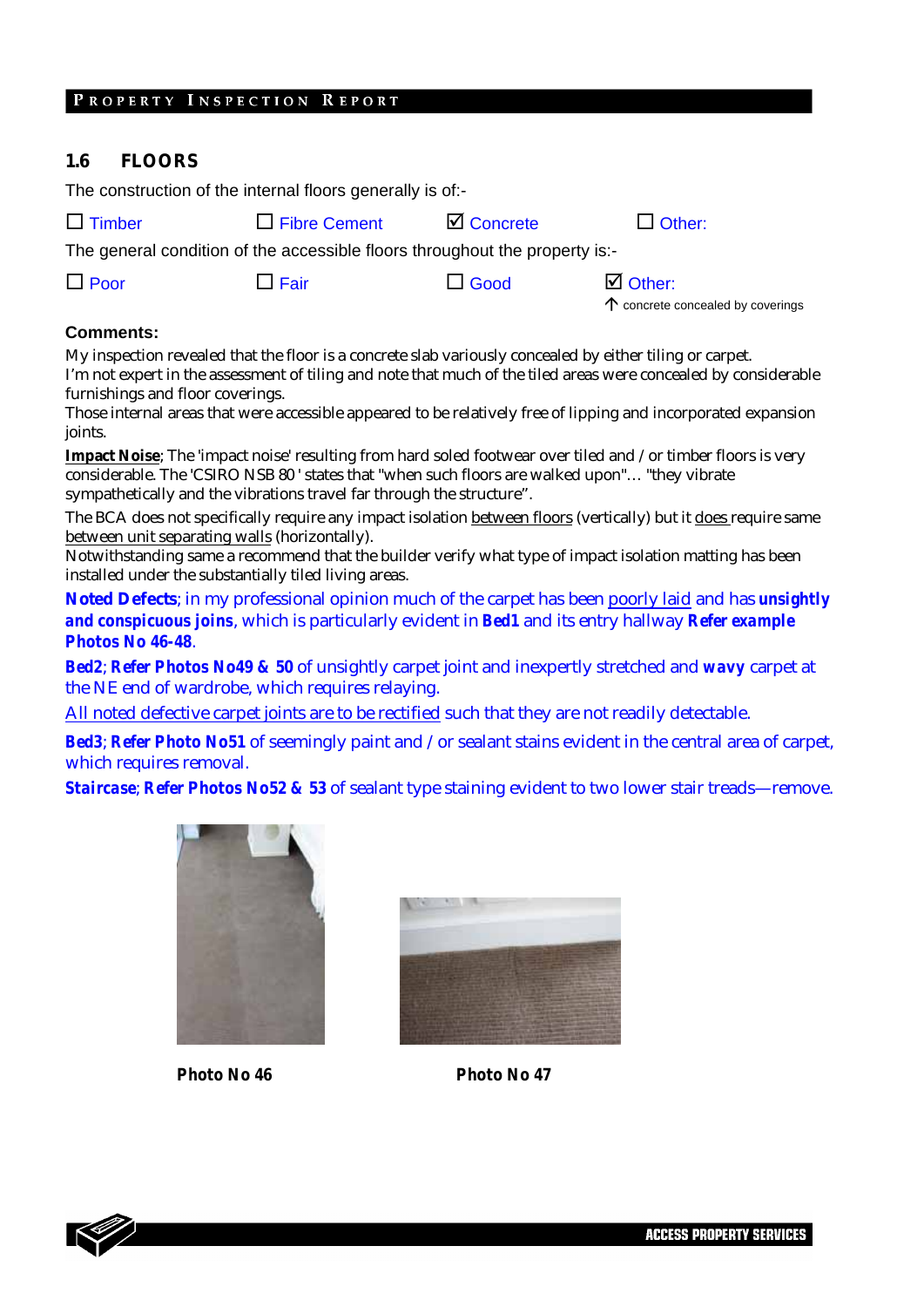#### **1.7 KITCHEN**

The cupboards, fixtures and fittings are in the following condition;

|  | $\Box$ Poor | $\Box$ Fair |  | $\boxtimes$ Good | $\Box$ Other: |
|--|-------------|-------------|--|------------------|---------------|
|--|-------------|-------------|--|------------------|---------------|

#### **Comments:**

**N.B\*** Marble is quite porous and stains fairly easily, I **recommend** that the builder confirm whether a quality penetrating type sealer has been applied to the marble benchtop and splashback.

No3 bench top G.P.O' are provided. The sink mixer tap was operative as were the main functions of **electric** oven and M/V. I was unable to test **gas** hob as there was no gas supply. A **ducted** type exhaust fan/ light is provided and was operative. I did not test the dishwasher.

All drawer runners and cupboard door hinges were sound.

**Noted Defects**; no under kitchen sink cupboard *mid-shelf* installed and dishwasher pipe penetration has not been adequately vermin sealed *Refer Photo No54*.

*Refer Photo No55* of black staining evident on stainless steel benchtop--remove.

*Refer Photo No56* of prior poorly patch repaired impact damage to polyurethane coated upper cupboard door, which should be replaced.

*Pantry*; this cupboard surprisingly does not incorporate an automatic internal light and there are no rubber buffers on doors.

Remove excess paint from polyurethane coated dishwasher door face.

*Refer Photo No57* of unknown oil type substance within the microwave tray- should be cleaned.

I'm not an electrical engineer however I understand that it is industry practice to have an *emergency electrical override* switch for ovens and none has been provided.

Builder to confirm electrical compliance with A.S. 3000.



*Photo No 54 Photo No 55*







*Photo No 56 Photo No 57*

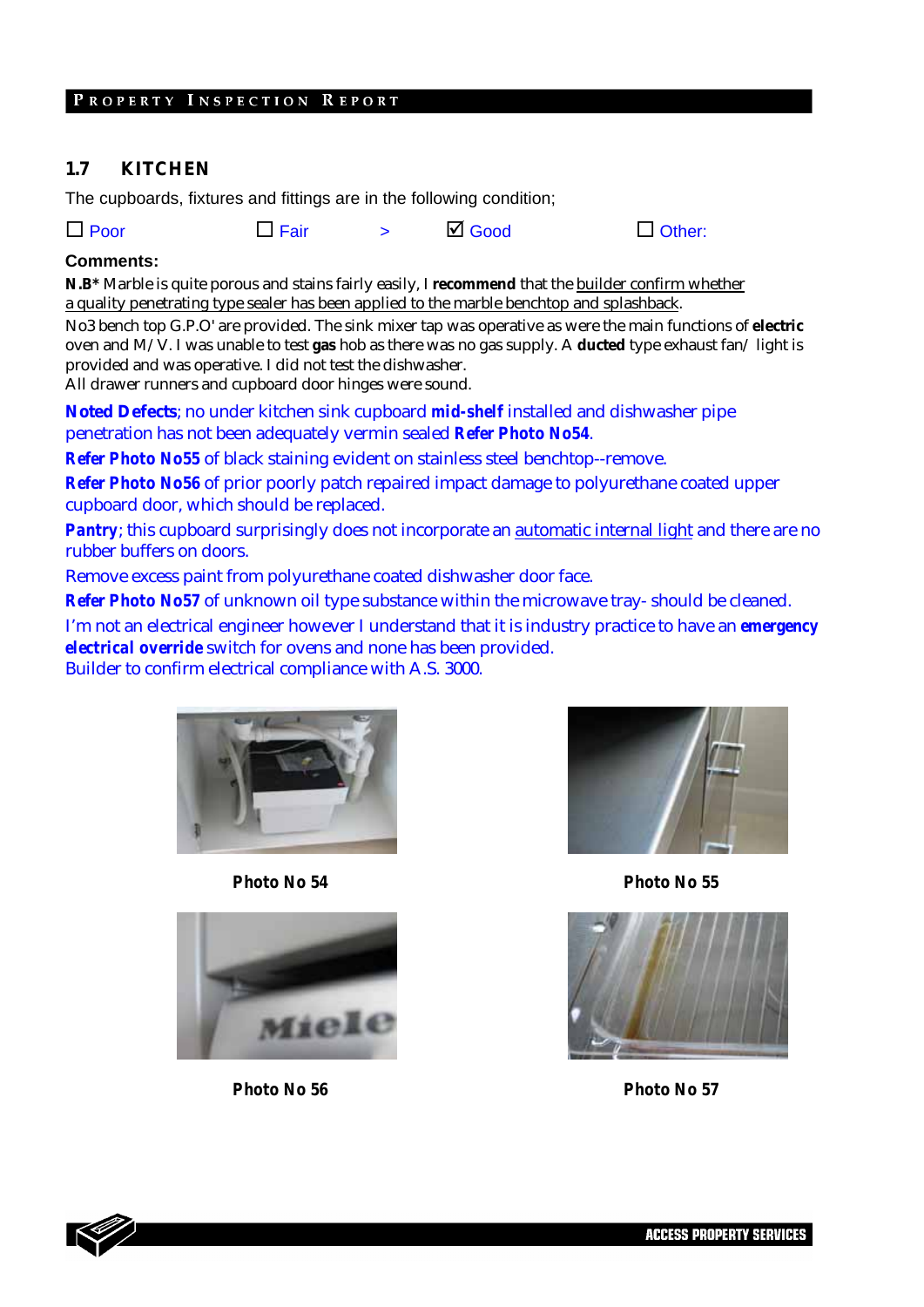#### **1.8 BATHROOMS**

The general condition of the grout and tiling throughout is:-

| $\Box$ Poor | <b>☑</b> Fair | $\Box$ Good | $\boxtimes$ Other: |
|-------------|---------------|-------------|--------------------|
|-------------|---------------|-------------|--------------------|

Çnoted non-compliant shower areas

l -

#### **Comments:**

**N.B\*** Marble is quite porous and stains fairly easily, I **recommend** that the builder confirm whether a quality penetrating type sealer has been applied to the marble.

Most bathrooms are not *naturally ventilated* and as such are required, by the BCA, to be mechanically ventilated in accordance with AS 1668 part 2 1991.

All bathrooms incorporate mechanical exhaust fans, which were *inoperative* at the time of my inspection. Refer also to the 'Mechanical services' section of this report.

All bathrooms incorporate frameless shower screens with set down shower areas, as such these shower areas would be deemed unenclosed types and are required to be complaint with A.S. 3740 (2004).

This standard requires that when a step-down shower recess is provided the set down height must be **a minimum of 25 mm** – Refer A.S. 3740 (2004) Figure 5.4 (in part) 'Typical Stepped Down Shower Construction' detail.

I **recommend** the builder provide details of the W/P contractor' name, specification and *warranty* details for all wet area waterproofing, including the balconies and roof.

All of the shower recesses were water tested and the *falls* within were generally in compliance with the minimum requirements of A.S. 3740 insofar as ponding did not significantly occur.

**General Major Defects** (**most bathrooms**); mechanical ventilation *inoperative*.

All shower recesses incorporate step downs, most of which are *significantly < the 25 mm min* requirement. *B1 ensuite* shower allows excess water to easily escape onto main floor area and lower door jamb has high moisture content.

#### **Bed1 Ensuite**;

A G.P.O **is** provided. The shower screen was water tested and allowed water to escape. The bath and vanity cupboard /basins appeared quite sound, albeit minor scratching was evident on the external lip edge of the bath.

**Defects**; Refer prior Damp section comments regarding the possible failure of waterproof membrane in this area.

The approx **15***mm high shower recess set down is inadequate* and non-compliant - **rectify**. Unenclosed shower recess allowed water to readily escape onto the main bathroom floor where it pooled—*Refer Photo No58*.

Refer also prior Damp section comments regarding the *highly moist lower door jamb* of B1 ensuite.

*Refer Photo No59* showing what appears to be a *nickel sulphide type defect*/flaw in the lower external face of *toughened glass* division panel, abounding bath.

Whilst I'm not expert in glass, such flaws typically lead to fracture failure and as such I **strongly recommend** replacement with defect free glass.

Internal basin bowl has evidence of scratching *Refer Photo No59A* -- rectify.

Evidence of scratching to lower vanity mirror door directly above basin tap-- rectify.

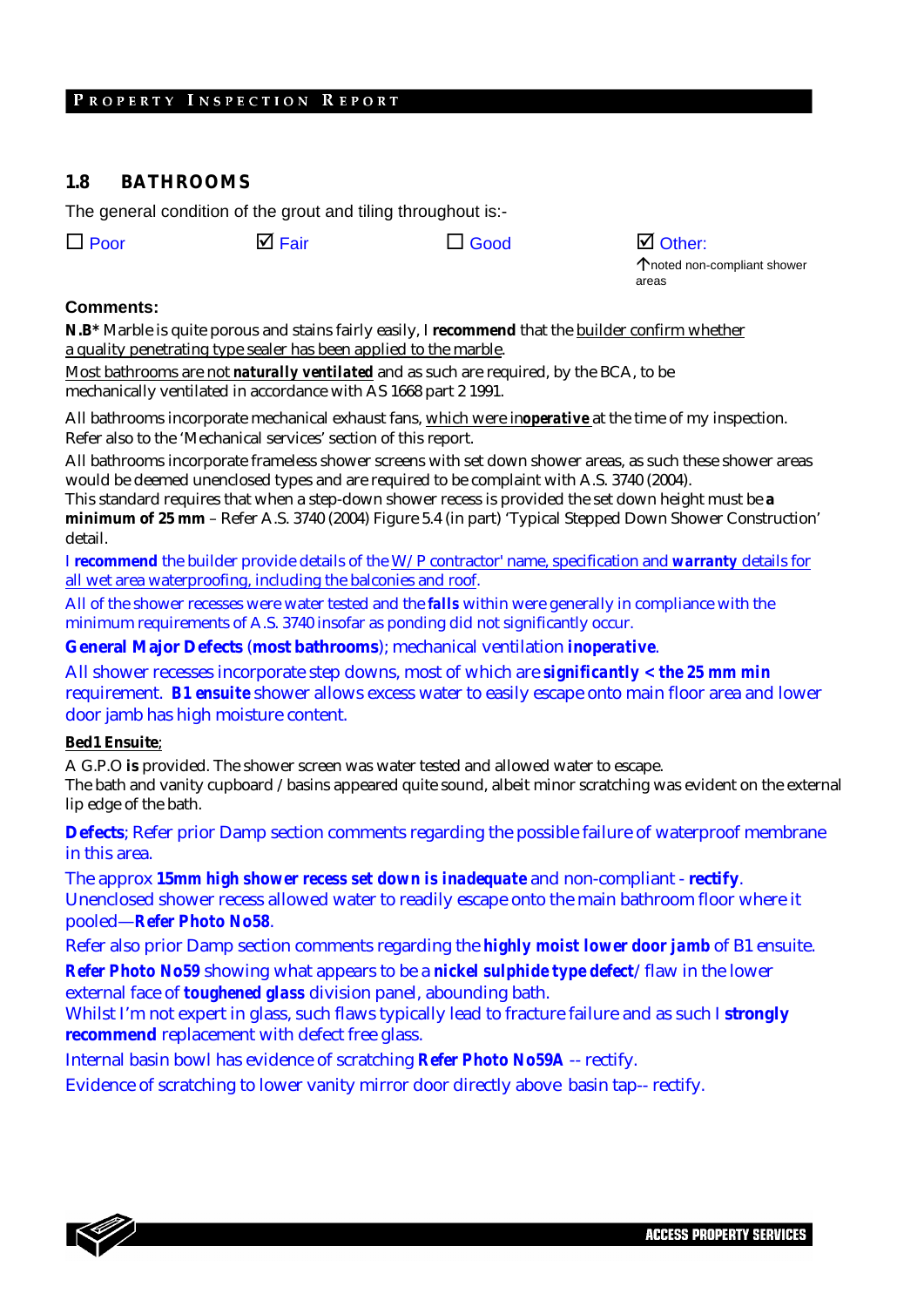#### **Lower Floor Main Bathroom**;

A G.P.O **is** provided. The shower screen was water tested and did not leak. The enamel bath and vanity cupboard /basins appeared quite sound. All drain wastes appeared to function adequately, when water tested.

**Defects;** approx *6mm high shower recess set down is inadequate* and non-compliant - **rectify**. Unacceptably *low flow rate* evident on *bath tap* -**rectify**. Remove excess sealant from top edge of bath.

#### **Bed2 Ensuite**;

A G.P.O **is** provided. The shower screen was water tested and did not leak. The vanity cupboard /basins appeared quite sound. All drain wastes appeared to function adequately, when water tested.

**Defects**; approx **20***mm high shower recess set down* is adequate whilst not fully compliant. Remove excess sealant from drain grate *Refer Photo No60A*.

#### **Powder room**;

A G.P.O **is** provided. The vanity cupboard /basins appeared quite sound.

**Defects**; Remove excess sealant & grout from upper white wall tiles. I'm not expert in tiling however I noted evidence of full depth cracking to a number of the marble wall tiles and in particular a single tile as shown in *Photo No60* builder to verify acceptability.

Remove excess grout from face of vanity drawers.

Rectify two heavily scratched white wall tiles above and below vanity benchtop and from single wall tile over entry door.

Remove excess sealant from floor drain grate *Refer Photo No60A*.







20

*Photo No 58 Photo No 59 Photo No 59A* 







**ACCESS PROPERTY SERVICES**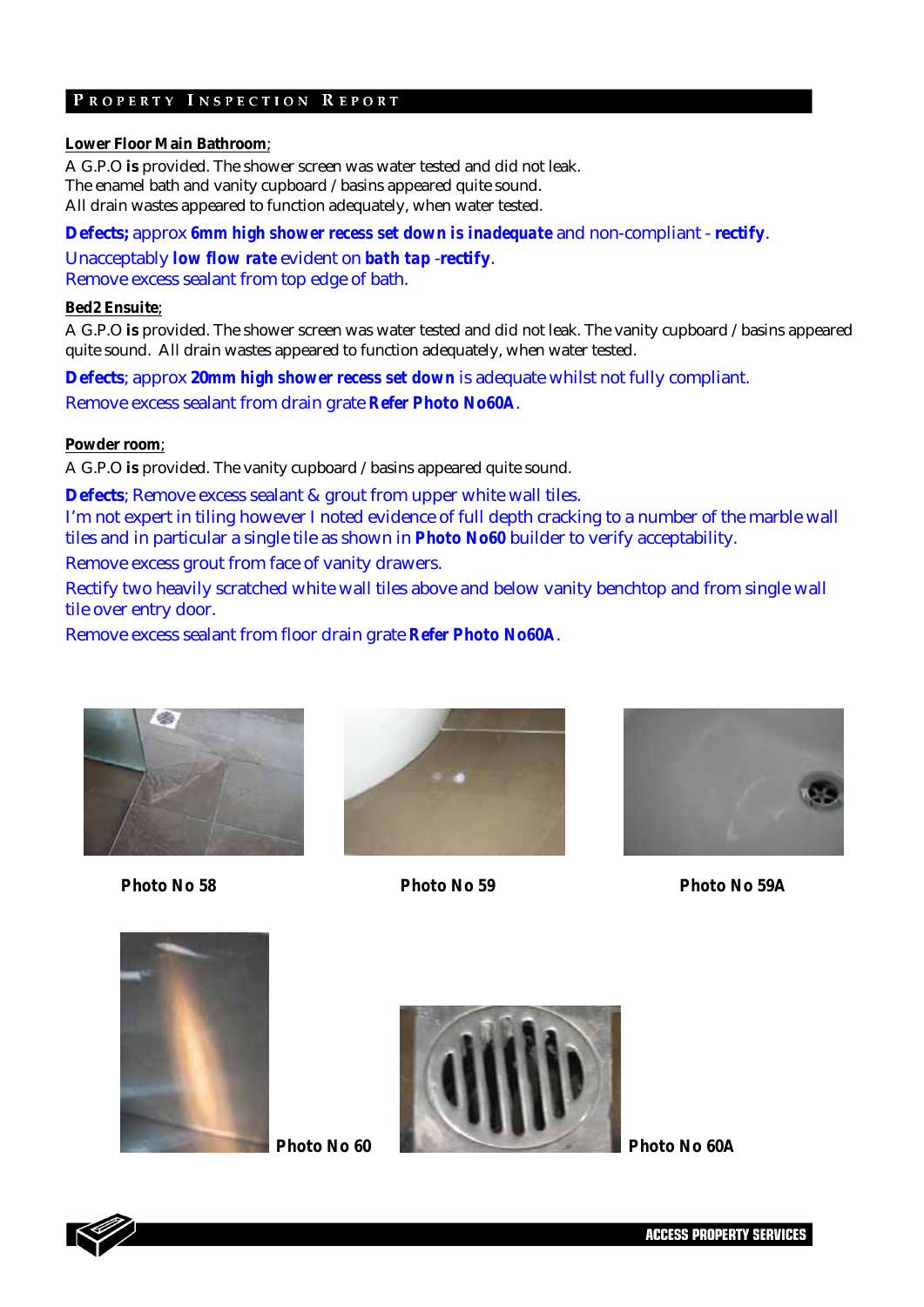#### **1.9 LAUNDRY**

| $\overline{M}$ Yes |  | $\Box$ No        |                                                                                                                                                                      |                                                                                                                                                                                                                                                                                                                                                                                                                                                                                                                                                                                                                                                                                                                                      |
|--------------------|--|------------------|----------------------------------------------------------------------------------------------------------------------------------------------------------------------|--------------------------------------------------------------------------------------------------------------------------------------------------------------------------------------------------------------------------------------------------------------------------------------------------------------------------------------------------------------------------------------------------------------------------------------------------------------------------------------------------------------------------------------------------------------------------------------------------------------------------------------------------------------------------------------------------------------------------------------|
|                    |  |                  |                                                                                                                                                                      |                                                                                                                                                                                                                                                                                                                                                                                                                                                                                                                                                                                                                                                                                                                                      |
|                    |  | $\boxtimes$ Good | $\Box$ Other:                                                                                                                                                        |                                                                                                                                                                                                                                                                                                                                                                                                                                                                                                                                                                                                                                                                                                                                      |
|                    |  |                  |                                                                                                                                                                      |                                                                                                                                                                                                                                                                                                                                                                                                                                                                                                                                                                                                                                                                                                                                      |
|                    |  |                  |                                                                                                                                                                      |                                                                                                                                                                                                                                                                                                                                                                                                                                                                                                                                                                                                                                                                                                                                      |
|                    |  | $\Box$ Fair >    | There is provision of normal plumbing points;<br>Refer also Mechanical services section of this report.<br><b>Noted Defects; mechanical ventilation inoperative.</b> | The fixtures and fittings of the laundry are in the following condition:-<br>The laundry is not naturally ventilated and as such relies completely upon the designed and inoperative<br>mechanical ventilation to adequately exhaust moist steam vapour generated by the builder supplied non ducted<br>A F/W is provided with minor falls (av. 0.68%) to same. A G.P.O is provided.<br>The laundry tub incorporates a $W/M$ waste bypass. Tub taps are operable.<br>Refer Photo No61 showing very significant scratching to the laundry tub benchtop, which requires<br>rectification. Inadequate rubber buffers to laundry tub cupboard door.<br>Sealant fill gap between laundry benchtop and splashback tiles Refer Photo No61A. |

# **1.91 TOILETS**

The operable condition of the water closets generally is:-

 $\Box$  Poor  $\Box$  Fair  $\Box$  Good  $\Box$  Other:

**Comments:**  The **dual** flush W.C.' are fully operative.

**No notable Defects** recorded.





*Photo No 61 Photo No 61A* 



**ACCESS PROPERTY SERVICES**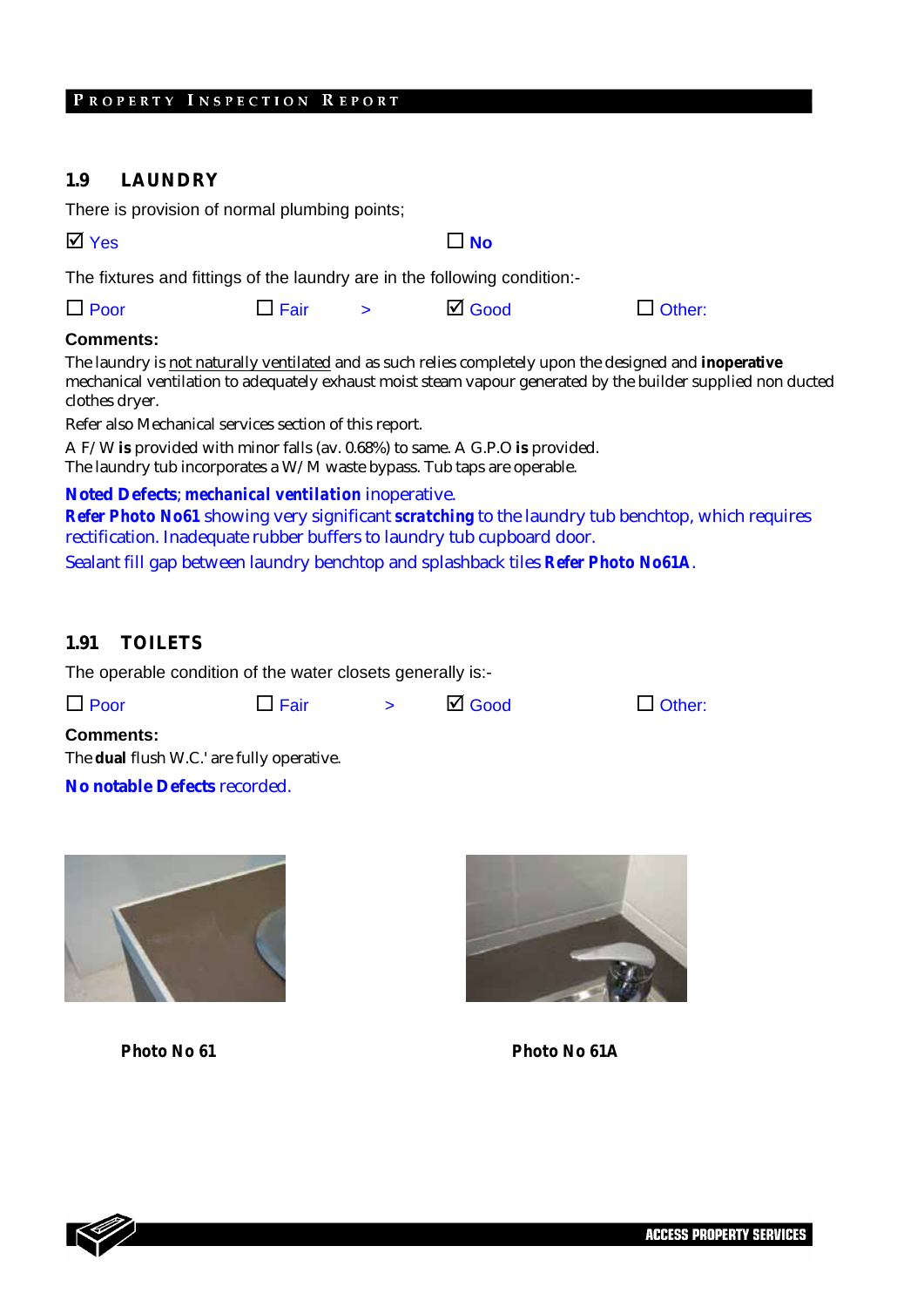#### **2.1 HOT WATER SERVICE**

| The hot water service has a <b>unlimited</b> capacity, and is of the following type; |              |              |                                               |
|--------------------------------------------------------------------------------------|--------------|--------------|-----------------------------------------------|
| $\Box$ Electric                                                                      | $\Box$ Gas   | $\Box$ Solar | $\boxtimes$ Other:<br>↑ unknown communal type |
| The unit was working at the time of inspection;                                      |              |              |                                               |
| $\overline{\mathsf{M}}$ Yes                                                          | $\square$ No |              | $\Box$ Switched Off                           |
| 2.2<br><b>PLUMBING</b>                                                               |              |              |                                               |
| A 'Sewerage Service Diagram' was supplied to APS prior to the inspection:-           |              |              |                                               |
| $\Box$ Yes                                                                           | M No         |              |                                               |

The water and gas lines, where visible are the following material;

 $\Box$  Copper Galvanised Steel

#### **Comments:**

We are not hydraulic engineers and do not fully assess this service but simply provide a general overview noting that it was operative and appeared to be installed in accordance with acceptable standards. N.B\* The BCA requires that all waste water pipes be sufficiently insulated to achieve a min **STC 45 (or Rw)**. I **recommend** that the builder provide 'as built' certification that all enclosed soil and waste pipes STC ratings comply with the BCA requirements and the project hydraulic engineers certification of as installed hydraulics and/ or a Sydney Water 'Certificate of Compliance'.

**Noted Defects**; Refer prior Ceiling section comments regarding the possible inadequate acoustic insulation and/or ceiling access traps within some bathroom area.

Refer prior bathroom comments regarding *inadequate flow rate* from lower floor main bathroom bath tap *Refer Photo No62*.

#### **2.21 ELECTRICAL**

#### **Comments:**

We are not electrical engineers and do not fully assess this service but simply provide a general overview noting that current two core flex wiring was evident to accessible areas.

There **is** provision of **RCD safety** protected circuitry to the sound sub board located in B2 wardrobe.

**Noted Defects**;**–** Refer prior Ceiling section comments regarding loose light fittings & Kitchen comments regarding oven override switch.

Remove and replace rusted screw fixing to *external GPO* Bed 1 deck - *Refer Photo No83*. The under *stair store light* bayonet fitting is loose- *Refer Photo No84*.

I **recommend** the builder provide client with the project electrical engineers certification of as installed electrics.



*Photo No62* 

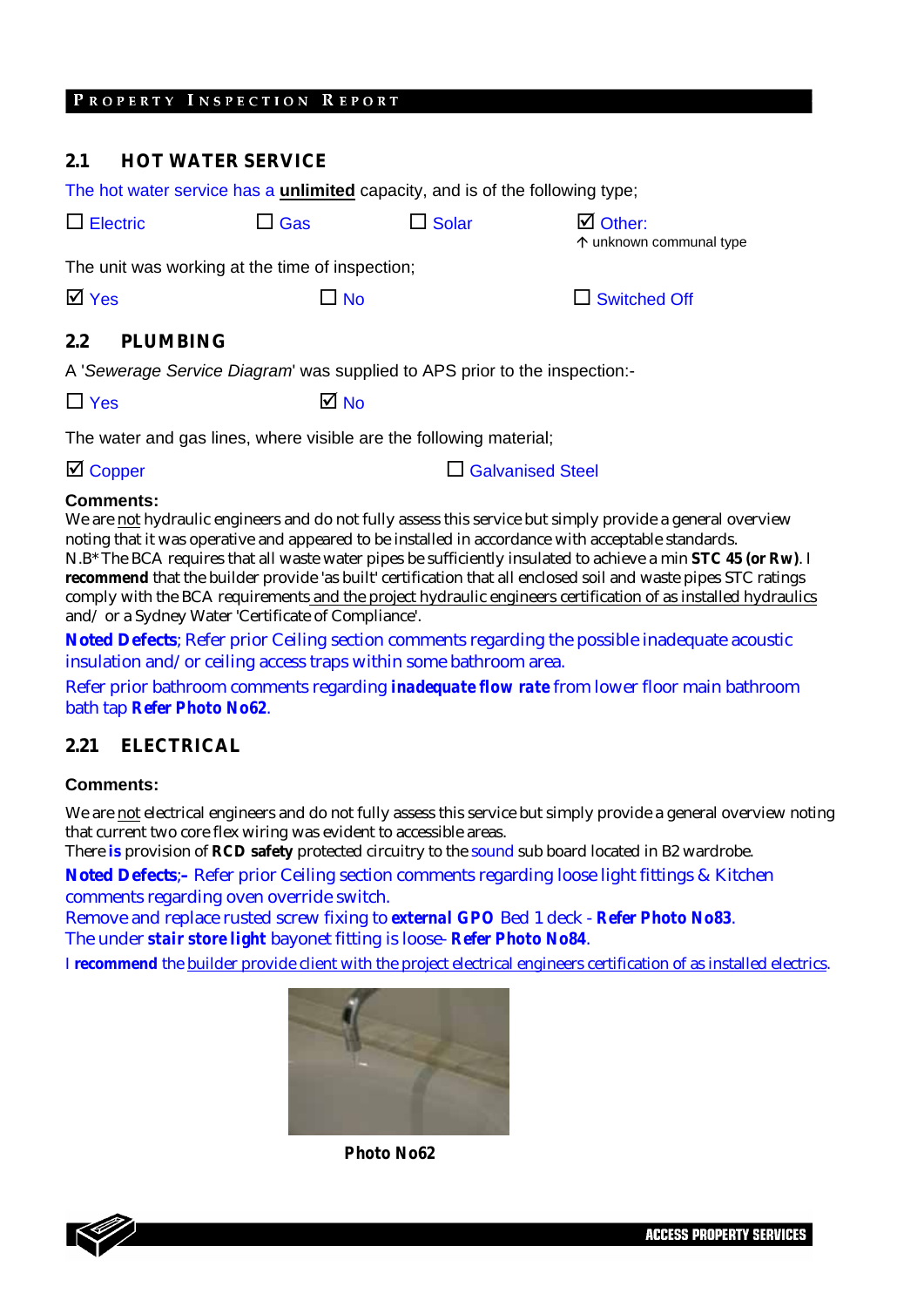#### **2.22 TV**

#### **Comments:**

Free-to –air and/ or Pay TV co-axial outlets are provided in the most rooms. Reception is presumed fair – good, however I **recommend** the builder provide a written guarantee as to the acceptable reception of any pay TV service.

#### **2.23 TELEPHONE**

#### **Comments:**

Multiple outlets provided and not tested.

#### **2.24 SPACE HEATING / INTERCOM**

#### **Comments:**

Gas bayonets are provided to B1 deck and lower floor balcony and not tested.

The intercom system was operative at the time of inspection.

#### **2.25 ALARM SYSTEM**

#### **Comments:**

System not installed but not tested.

#### **2.26 MISCELLANEOUS SERVICES**

#### **Fire Safety Services**;

We are not fire consultants and generally do not pass comment on the adequacy of this service, however we note the provision of hard wired smoke detectors (not tested).

Refer also our prior important comments under Walls and the recommendation to obtain a F.R.L certification for 'as built' unit-separating walls.

The **emergency fire exit sign** within the subject unit lift lobby was **inoperative** and the fire hose reel had not been test tagged.

We **recommend** that the vendor provide our client with the project fire consultant's final written certification of as installed fire safety services inclusive of internal and external sprinklers.

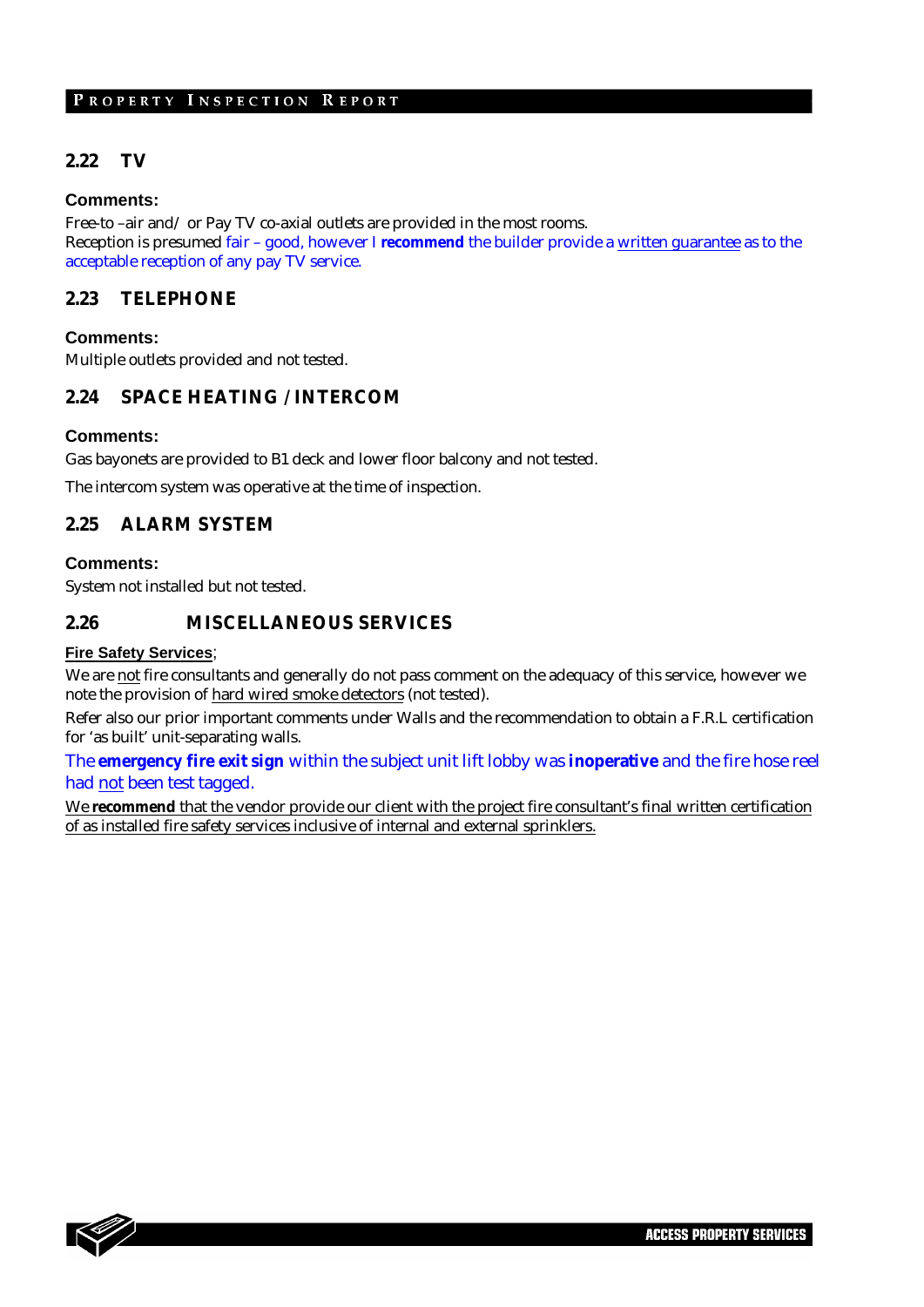### **2.27 MISCELLANEOUS SERVICES Con'td**

#### **Mechanical Services**;

I'm not a mechanical engineers and do not provide specific detailed advice on the mechanical services and note that the BCA requires that all internal laundries and bathrooms (as are present) are to have a mechanical exhaust system in accordance with AS 1668 part 2 1991.

The BCA standard requires that an internal laundry ventilation system achieve a minimum of 20 litres/ sec (this includes a clothes dryer operation) and Bathrooms 25 litres/ sec .

We are unaware as to whether the design has taken into account the vendor supplied and installed clothes dryers, which typically require a min exhaust flow rate capacity of **40 - 60 L /sec**.

We **recommend** directly ducting dryer into exhaust system as a typical dryer cycle can generate up to 3 litres of water and if unventilated *can quickly lead to mould and moisture problems*.

**General Defect Observations**:- None of the bathroom mechanical ventilation fans were operative at time of inspection.

*Refer Photo No63* of an A/C *condensate line discharging onto the laundry floor* which creates a continuous to *drip noise* when the A/C is operated.

I'm not a mechanical engineer however it is my understanding that such condensate lines are to be connected directly to a waste tundish.

I **recommend** that the vendor provide the client with the mechanical engineers certification of as installed mechanical services and that comply with the relevant A.S and BCA requirements and that all mechanical services be inspected by an independent mechanical engineer.



*Photo No63* 

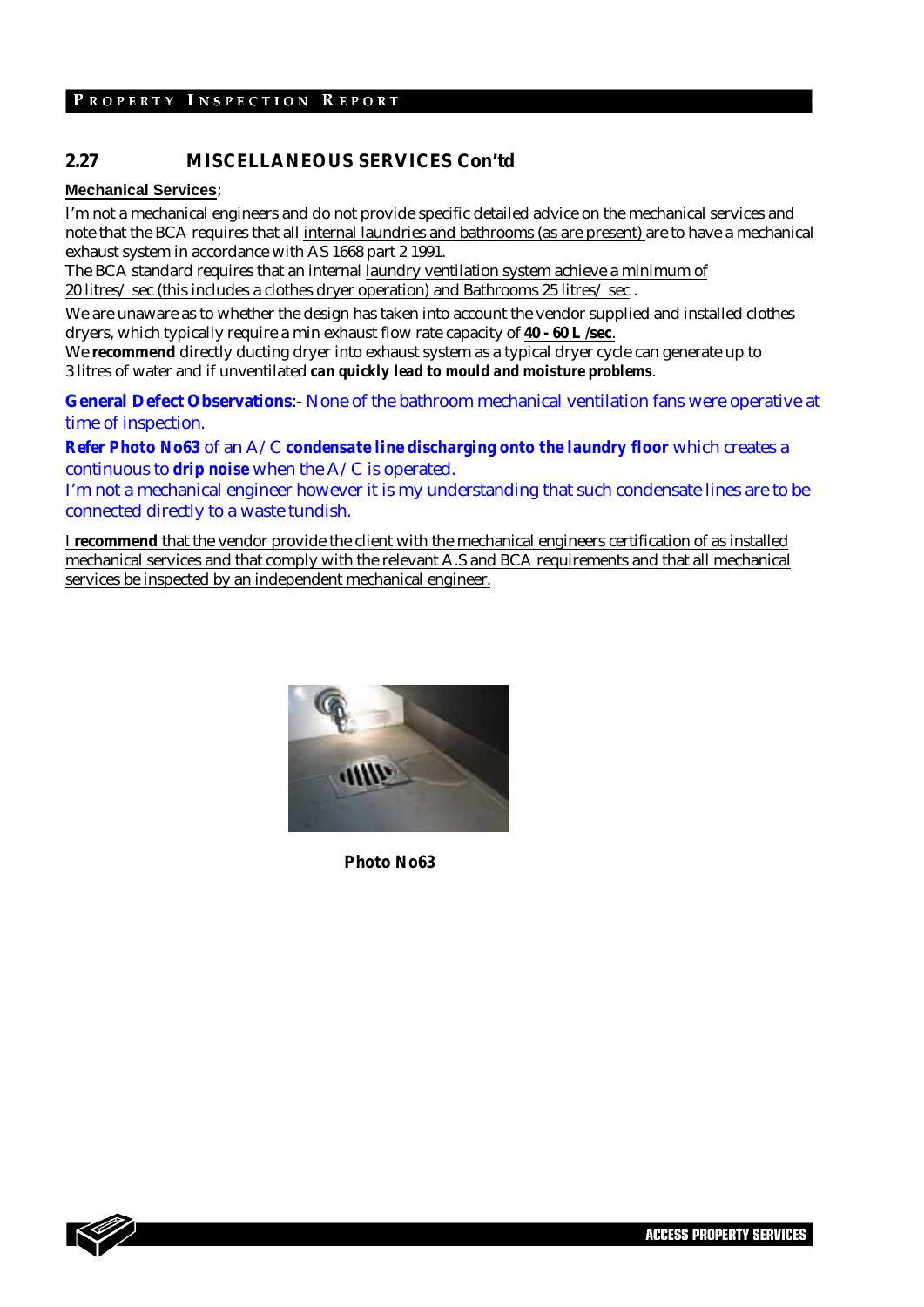# **3.0 EXTERNAL (of unit) REPORT**

#### **3.1 ROOF/ GUTTERS**

The roof construction is generally of the following material:

 $\Box$  colorbond Kliplock  $\Box$  Terracotta Tile

 $\Box$  Slate  $\Box$  Fibre Cement Sheeting

| $\square$ Cement Tile                         |
|-----------------------------------------------|
| $\boxtimes$ Other:                            |
| $\uparrow$ concrete liquid applied waterproof |

membrane

25

**Comments:** 

As part of this report I partially inspected the roof areas over the subject unit and adjoining unit No 2 8. The main flat concrete roof essentially incorporates two grated drains at both ends and the roof incorporates minor falls as there was evidence of prior ponding.

#### **Noted Defects;**

**Color bond metal deck roof**; minor frass related surface rusting evident on upper section of roof over lightwell. *Refer Photo No64* showing significant *surface rusting* has commenced in many of the partially galvanized safety mesh covers, over the A/C plant areas and which require *rust paint rectification*.

*Refer Photo No65* of a partially dislodged metal *parapet capping* over light well, which could be allowing moisture entry and maybe the cause of previously noted damp in the walls beneath.

**Flat Main concrete roof**; the main roof appears to have a liquid applied seeming polyurethane based waterproof membrane coating including on the perimeter concrete hob.

There are many instances of prior patch repairs due to failures and/or bubbling *Refer example Photo No66*.

Currently there are numerous instances of significant moisture related *waterproof membrane bubbling* – *Refer example Photos No67-70* .

Failure to rectify these areas is likely to result in future moisture penetration.

In my professional opinion such bubbling has occurred due to the likely high moisture content of the concrete slab substrate at the time of membrane application and further failures are likely.

*Refer Photo No71* of significant surface *rust* which is occurring to *mechanical exhaust duct outlet*, which does not appear to be *inadequately flashed* around the penetration.

**Glass roof** (over unit 29 stairwell); as previously noted significant *ponding* occurs on this goes roof at the SE end and which is due to in adequate falls and will result in significant dirt staining.

**Bed 1 deck flat roof;** this flat membrane roof has a liquid applied waterproof membrane which was concealed by timber decking and incorporates a single access trap over a single drain outlet, which was opened – *Refer example Photo No72*.

It did appear that this roof may incorporate inadequate falls as ponding of water was evident beneath the decking.

I **recommend** that additional access traps be installed and that the drain be cleared regularly of debris.

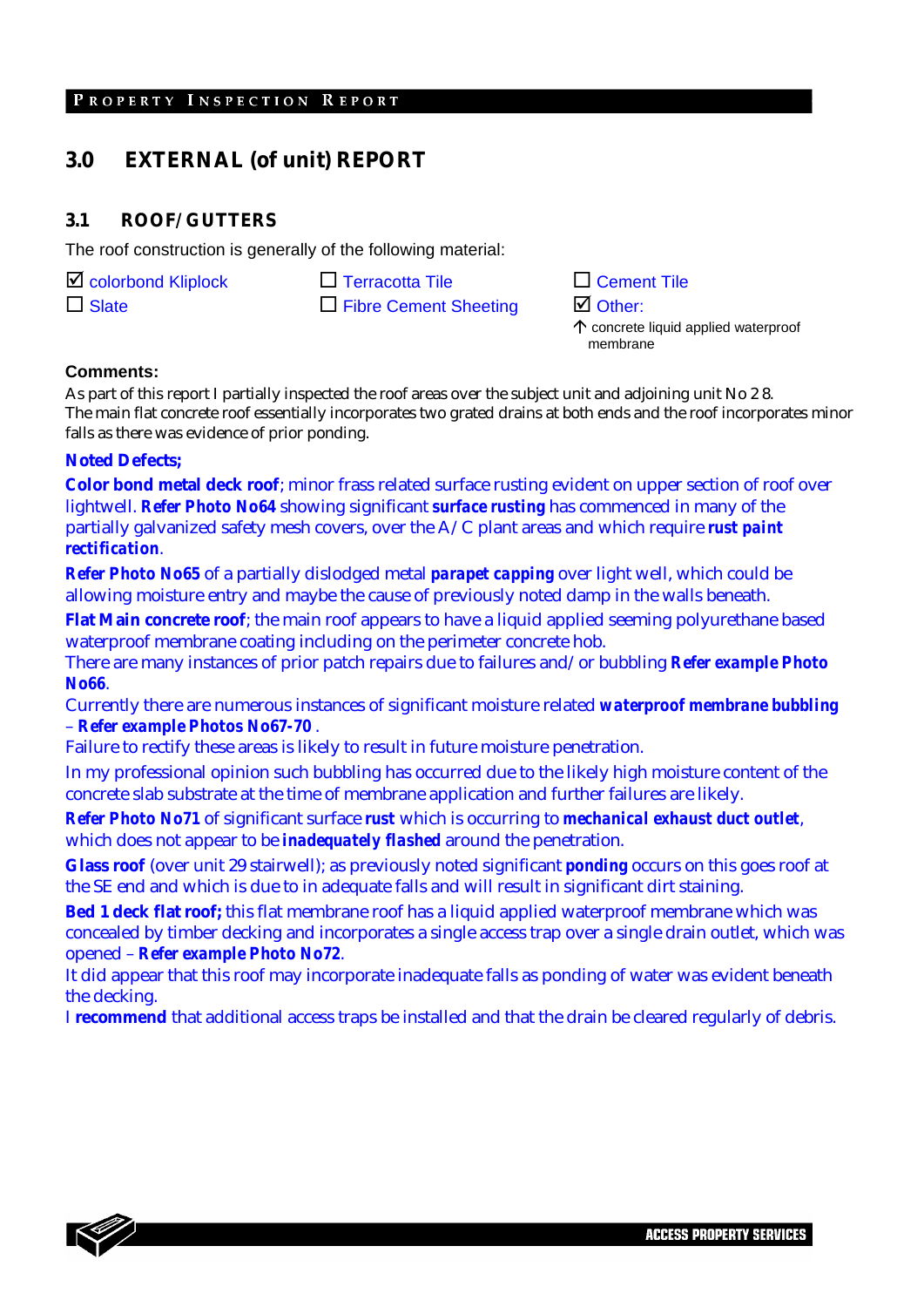

*Photo No 64* 



*Photo No 65* 



*Photo No 66* 



*Photo No 67*

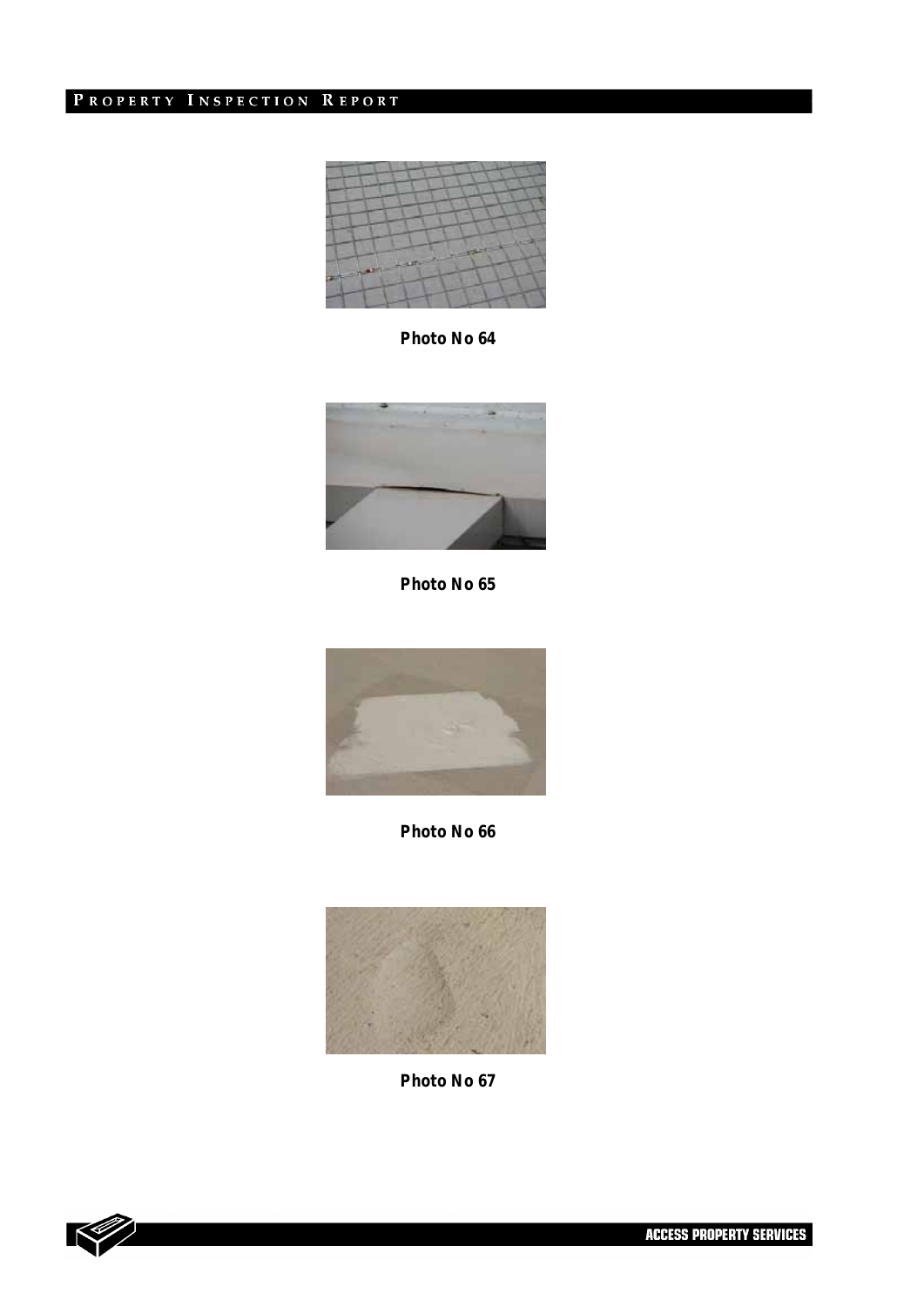#### **3.5 EXTERNAL PAINT & SURFACE FINISHES**

The general condition of external paint and/ or surface finishes is:-

| $\overline{M}$ Poor                                        | $\boxtimes$ Fair | $\Box$ Good | $\Box$ Other: |
|------------------------------------------------------------|------------------|-------------|---------------|
| $\uparrow$ noted defective damp areas $\uparrow$ remainder |                  |             |               |

#### **Comments:**

Generally the external paint high build acrylic paint condition directly around the subject unit is considered in the above noted condition.

It is my opinion that the external paint film is serving as a waterproof coating and I **recommend** that the builder provide the *combined applicator/ manufacturer warranty* for same, which are typically for 10 years.

**Noted Defects**; Refer prior Damp section of this report regarding the *substantially defective external paint film in multiple locations* throughout the external unit including walls, balcony hobs, balcony slab soffit all of which appear to have deteriorated due to the presence of moisture in the substrate and/or efflorescence.

It should be noted that paint manufacturers do not warrant their product when moisture is present in the substrate.

I envisage *very significant work required to remove all defective paint* and appropriately treat damp areas prior to re-application.

The sources of moisture entry need to be rectified in the first instance and in my professional opinion the embedded glass balustrades will require special waterproofing details including angles and sealant to permit differential movement.

Evidence of broken paint film *(micro- macro size holes*) within the protective paint film at the *NW end* of balcony, the cause of which may be underlying moisture or poor initial application, which requires re-application.

Moisture entry has led to cracking and *render delamination* in the external wall face below Bed1 deck emergency overflow *Refer Photo No73*– rectify.

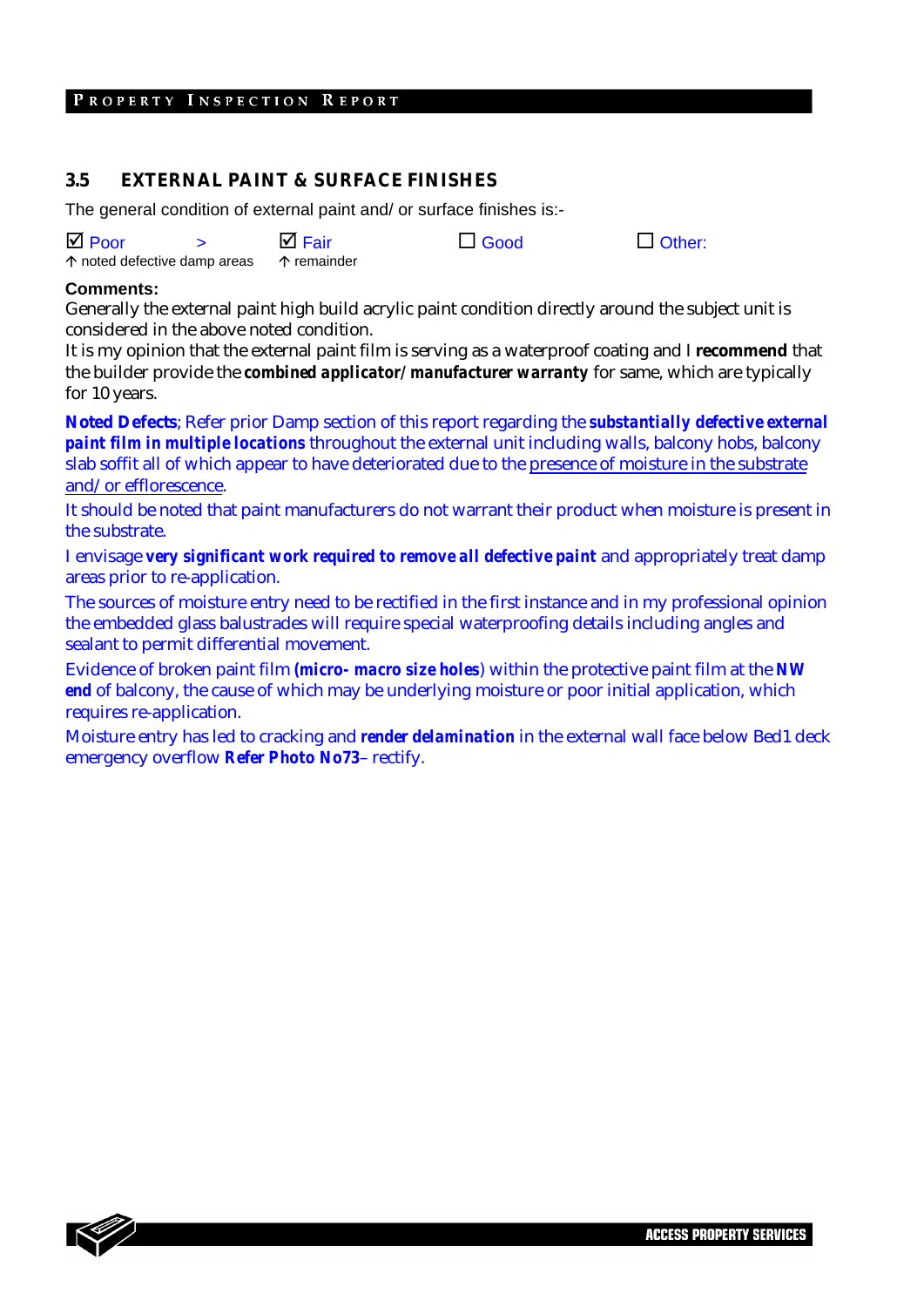#### **3.7 BALCONY**

#### **Comments:**

It would appear that the lower-level balcony waterproof membrane has been applied beneath the tile bed and I assume that the tile bed has not been treated with 'Caltite' given the significant presence of calcium deposits on the surface of the large format black slate tiles, which are close butt jointed.

Such significant calcium presence, so early in the building life cycle, might be associated with a saturated tile bed and some contributing reasons could be inadequate falls and ponding.

The balcony incorporates a number of grated drains. The automated awning was tested and was operative. I **recommend** the contractor written warranty for balcony and B1 deck waterproof membranes be provided by the builder.

**Noted Defects**; Refer prior Damp section comments regarding the substantial *moisture penetration\presence* in *balcony slab soffit* , *lower unit external walls, balcony hob top and front edge*.

Overnight showers had occurred prior to my inspection and when inspected excess water was significantly *ponding* in two areas of the balcony, one of which was directly beneath the external table setting. *Refer example Photos No74 & 75* and *'Lower Level Marked Up Plan'* @pg 15 I consider the balcony falls within these areas *inadequate* and should be rectified as failure to do so will permit saturation of tile bed and lead to accelerated calcification at the surface of tiles.

I was unable to determine the presence of any *expansion joints* within the balcony tiling (across its length). I'm not expert in tiling however my understanding is that expansion joint should be provided for the full depth of tile bed at 6m centres.

I **recommend** that tile manufacturer\supplier provide their written recommendations as to expansion joint requirements.

*Refer Photos No76 & 77* showing evidence of *slate tile edge splitting and delamination,* which may be associated with the lack of adequate expansion joint provision and/or close butt jointing.

*Refer Photo No78* of balcony *balustrade* at the *SE end*, which is *well below 1000 mm high* and is therefore not compliant with the minimum requirements of the BCA.

Builder to rectify and in doing so must not diminish the effective falls of balcony tiles in this area. Refer to prior Damp section comments regarding the inadequate waterproof detail and moisture penetration around the glass balustrade embedded within the concrete hob. Unsightly finishing of *balustrade hob* at the SE end *Refer Photo No79.* 

*Refer Photo No80* of significant *scratching* evident to a central section of stainless steel handrail. There is evidence of minor *surface rust* to the seemingly low quality stainless steel handrail— *Refer example Photo No81*.

The *glass balcony division panel* between the subject unit and unit 28 appears to have *excessive lateral movement* and may not have sufficient strength for wind loading.

I **recommend** that project engineer inspect and advise suitability.

*Refer Photo No82* of substantially blocked lower wall *weep hole*- rectify and ensure adequate weep holes are provided in all external walls.

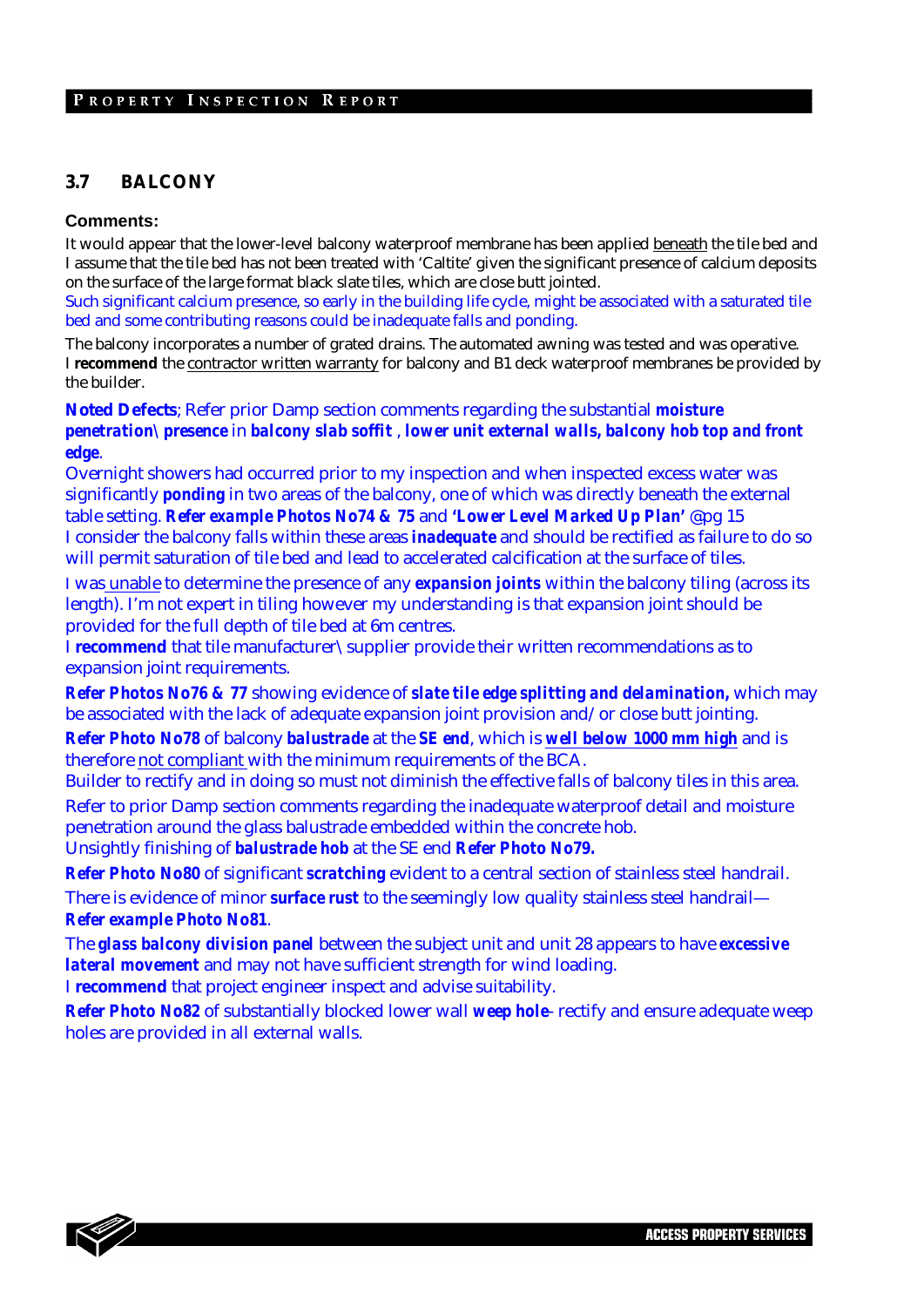#### **Bed 1 Deck**

#### **Comments:**

This deck incorporates a liquid applied waterproof membrane beneath timber decking and was fully concealed from inspection exception for a single access trap area.

Refer prior Damp section comments for associated defects.

I'm not a pool\spa consultant and as such did not inspect any part of the *jacuzzi* or its pumping equipment.

The timber decking generally appeared quite sound and appears to have been secured using stainless steel screw is appropriate for this location.

**Noted Defects**; Refer prior Damp section comments regarding the inadequate waterproof detail and moisture penetration around the glass balustrade embedded within the concrete hob and around *balcony overflow*.

I **recommend** additional access traps be installed and the area water tested to determine if substantial ponding occurs.

There is evidence of minor *surface rust* to the seemingly low quality stainless steel handrail.



*Photo No 73* 



*Photo No 74* 





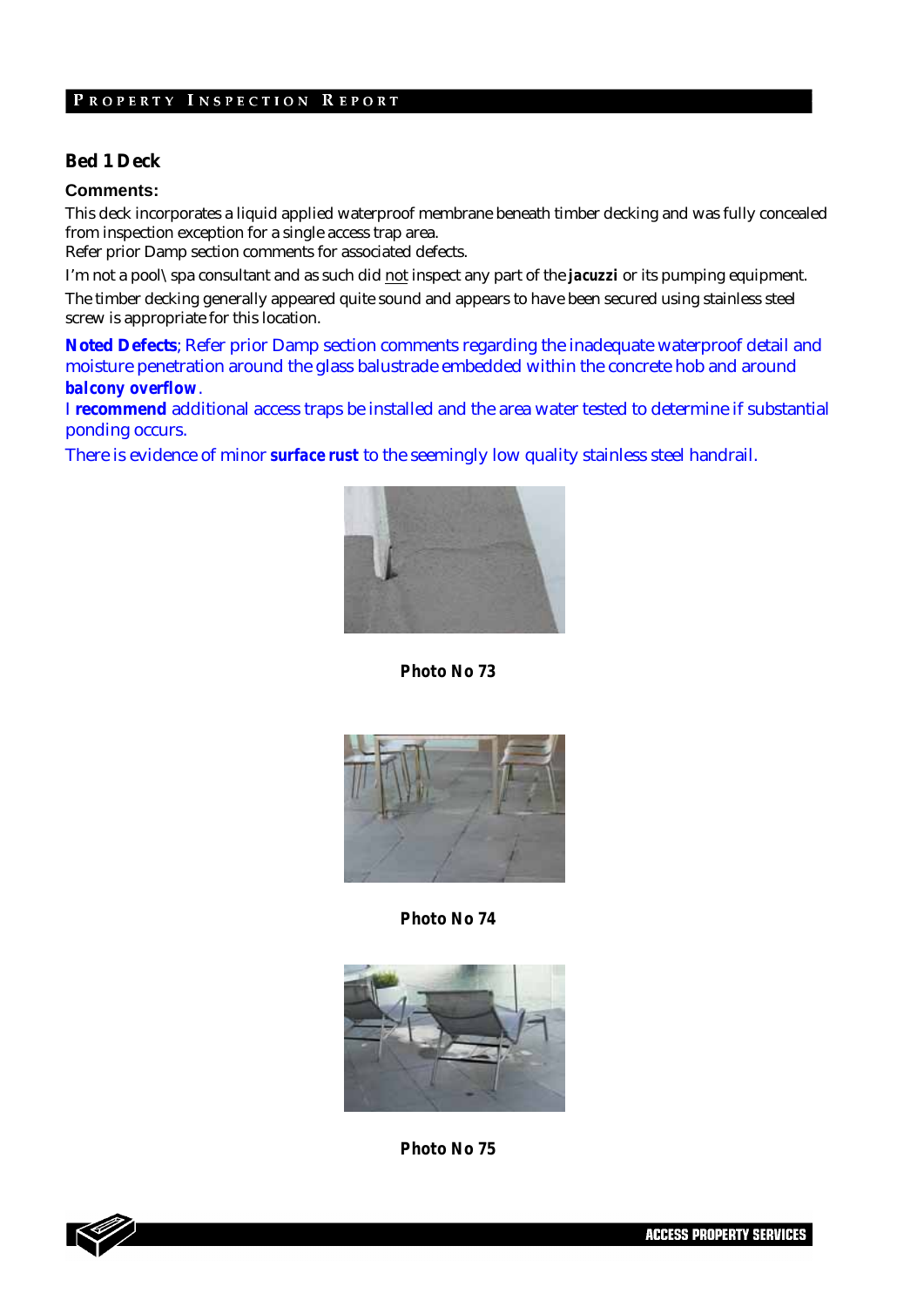#### **3.9 SUB –FLOOR & CARPARK SPACE No 29**

From the accessible areas the visible indication of the condition of the sub-floor is:-

Poor Fair Good ; **Not Accessible**

Çslab on ground

30

#### **Comments:**

Ref also prior Floor comments.

I only undertook a basic inspection of the Unit29 car park spaces which appeared sound. A sub floor inspection was not possible given the slab on ground nature of construction.

#### **3.91 PEST TREATMENTS**

We are not licensed pest controllers or pest consultants and simply provide an overview. We **strongly recommend** that the vendor provide written evidence that the property has *been treated against termite entry in accordance with BCA CL 1.3 (I)*.

Whether a physical or chemical barrier system has been provided, we **recommend** that and associated *warranty be provided,* including against possible slab cracking.

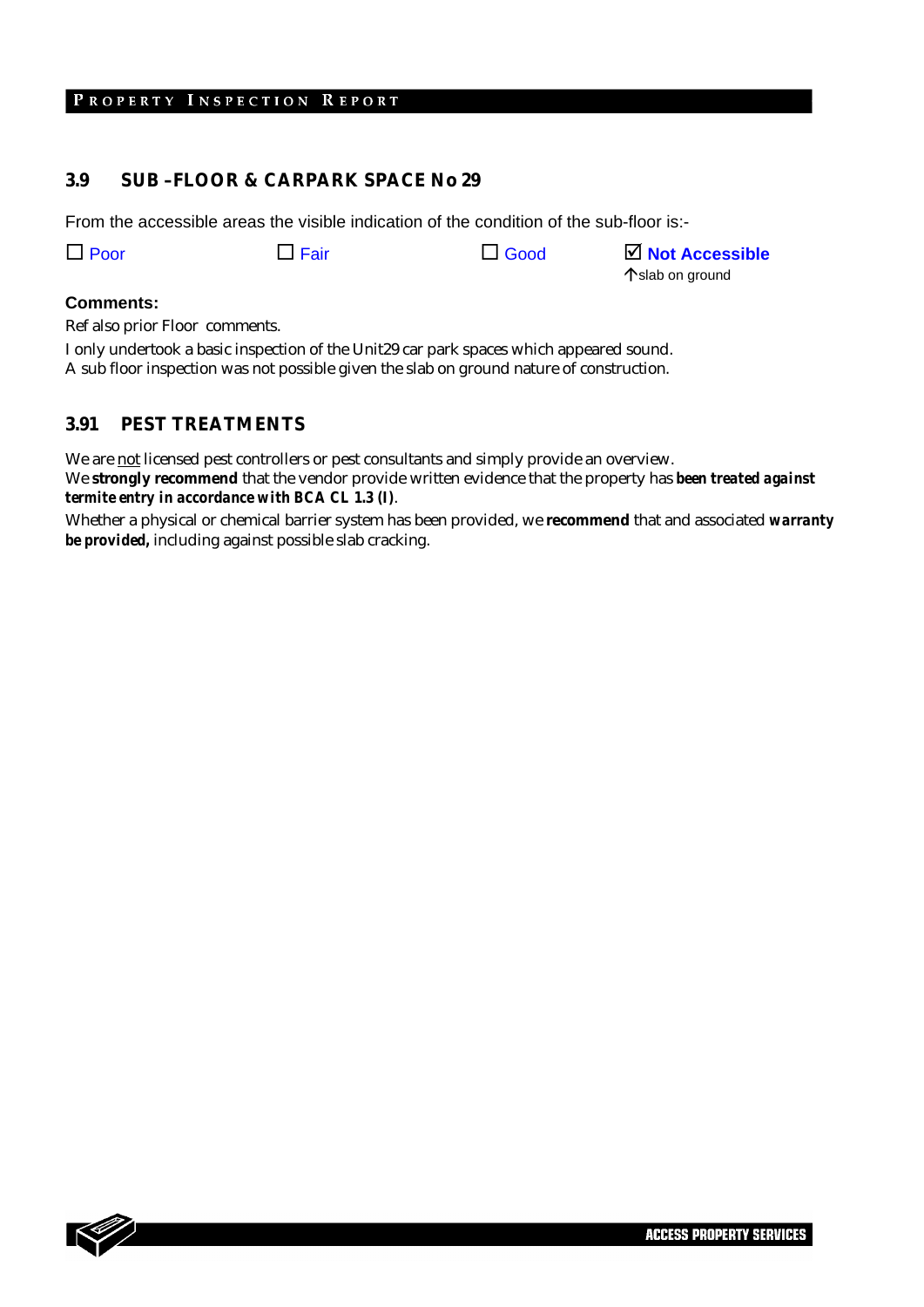#### **6.0 CONCLUSION**

In my considered professional opinion the present condition of the unit and inspected common areas is reflected in the 'Summary' section at front of this report.

When the majority of defects are considered in their entirety, they would be deemed **major** defects, as reasonable habitation of the unit would be extremely difficult, given the work access requirements and multiple follow on trades.

The builder should be requested to give a clear indication as to the maximum completion time required and provide written notification of same so that I may re- inspect (if required) and provide a final evaluation.

I **strongly recommend** that a comprehensive *building survey* is undertaken on the common areas and that an annual fire safety survey is undertaken by the Owners Corporation.

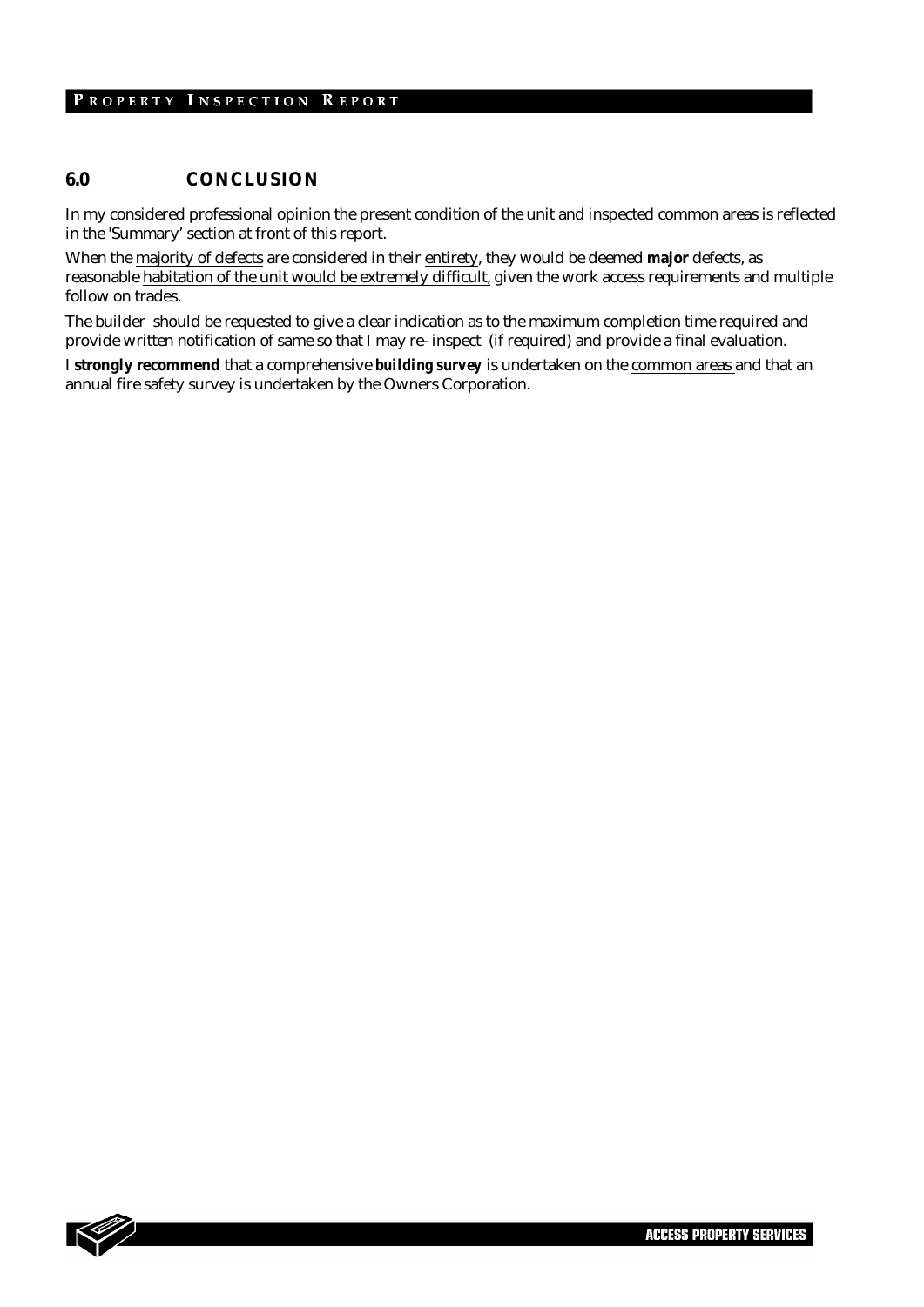# Résumé of Mr. Dominic J Ogburn of

# Access Property Services P/L

| <b>Objective</b> | <b>Professional Building Consultant &amp; Construction Managers</b>                          |  |  |  |
|------------------|----------------------------------------------------------------------------------------------|--|--|--|
|                  | Qualifications or Achievements 1985-2006                                                     |  |  |  |
|                  | 1985 Dept Of Industrial Relations certificate for Construction Safety Training               |  |  |  |
|                  | 1989 MBA Site Safety Committee Training Certificate.                                         |  |  |  |
|                  | 1998 Accredited Mediator with OFT & LEADR                                                    |  |  |  |
|                  | 1985 Fully Licensed builder (Lic No89515C)                                                   |  |  |  |
|                  | 1996 Associate Member Of the Australian Institute Of Building                                |  |  |  |
|                  | 2002 ACA nominated and current member of BD 038 for Australian                               |  |  |  |
|                  | Standards revised A.S 3740 2004 (wet area water proofing).                                   |  |  |  |
|                  | 2003 OH&S Induction Training Course (Green card)                                             |  |  |  |
|                  | 2004 OFT Building consultant Lic No BC 359 issued.                                           |  |  |  |
|                  | 2004 Author of 'Your Home buying selling renovating building' (consumer                      |  |  |  |
|                  | book) publishers Allen & Unwin.                                                              |  |  |  |
|                  | 2005 Wrote and operate OFT approved NSW Owner Builder education                              |  |  |  |
|                  | course 'Own-It Build-It' (www.ownitbuildit.com.au) through Access<br>Building Education P/L. |  |  |  |
|                  | 2005 Winner of NSW Fair Trading Minister Award For Consumer Advocacy                         |  |  |  |
|                  | 2006 21 years experience in the building industry and expert witness                         |  |  |  |
|                  | 1979-1981 NSW Institute Of Technology                                                        |  |  |  |
| <b>Education</b> | B. Appld Science Building (part time) completed 3 years of 6 year course.                    |  |  |  |
|                  | 1981-1984 Sydney Technical College                                                           |  |  |  |
|                  | Completed and awarded Building Certificate (Revised Course).                                 |  |  |  |

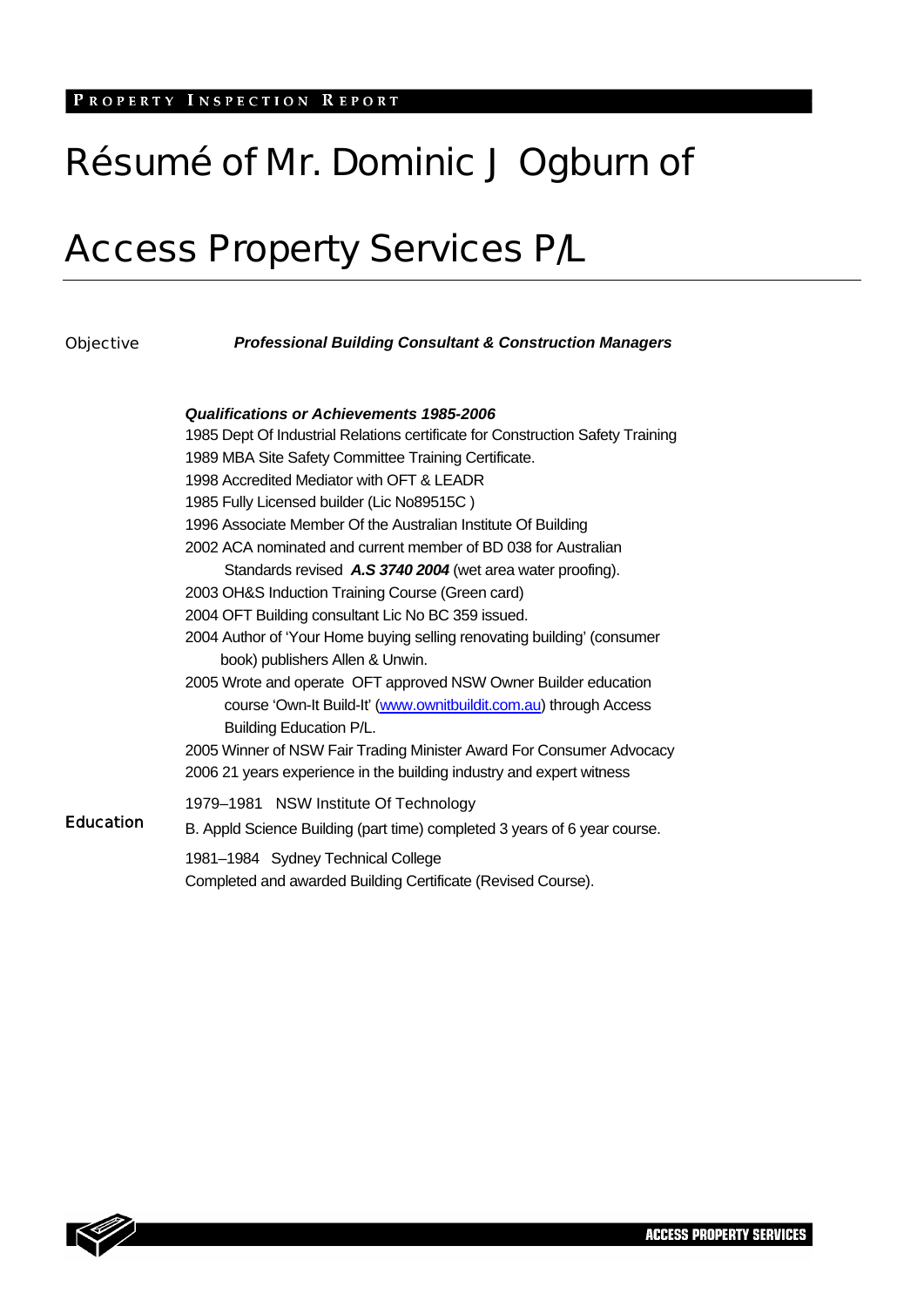# Experience *1991 – 2004* Access Property Services P/L Building Consultancy & Construction Management

Building Consultancy

- \* Pre and post purchase building surveys of new and old, semi commercial and residential properties, including specializing in final building defect surveys on multi unit residential buildings and their common areas for Owner's corporations.
- \* Building diagnostics
- \* ACA Consumer representative committee member of A.S 3740 2004 (wet area waterproofing)
- \* Expert witness and building dispute resolution
- \* Report submission and presentation on Sydney Aircraft Insulation pilot project to the Senate Select Committee for aircraft noise.
- \* Heritage surveys including SCEGGS Darlinghurst for H. Tanner & Ass
- \* Instrumental in the completion of the 2002 NSW Building Inquiry
- \* Act as construction manager on larger residential building renovation projects and in assisting owner- builders in smaller similar projects
- \* Have assisted the NSW Office Of Fair Trading in revising and implementing 2003 new residential building contracts.
- \* Assist a variety of Architects in developing residential design projects and frequently take on their traditional superintendent role.
- \* Author of 'Your Home' and owner-builder education course Own It Build It.

#### *Some Projects Completed As Construction Manager For APS*

Scope of works determination, sourcing contractors, designers, budget provision, contract administration and programming for a variety of smaller and up market residential refurbishment's including;

- 4/4 Milsons Rd Cremorne contract value \$0.50 Mil 02'
- 16 20 Hereward St Maroubra (67 Units) Contract value \$1.5 Mil 97' 98'
- 4 Seaview Av Hardboard contract value \$0.40 Mil 99'
- 452 Glenmore Rd Paddington contract value \$0.25 Mil 99'
- 78 Adelaide St Woollahra contract value \$0.40 Mil 02'
- 52 Shellcove Rd neutral Bay contract value \$1.10 Mil 02'

#### **Some Multi Unit Residential Buildings Inspected For Owners Corporations**

- Republic 2- Darlighurst
- The Altair Kings -Cross
- The Mondrian Alexandria
- Colgate Palmolive Balmain
- Cape Cabarita Breakfast Pt
- The Regis Towers Sydney
- Top Of The Town Darlinghurst
- Shore Apartments Walsh Bay